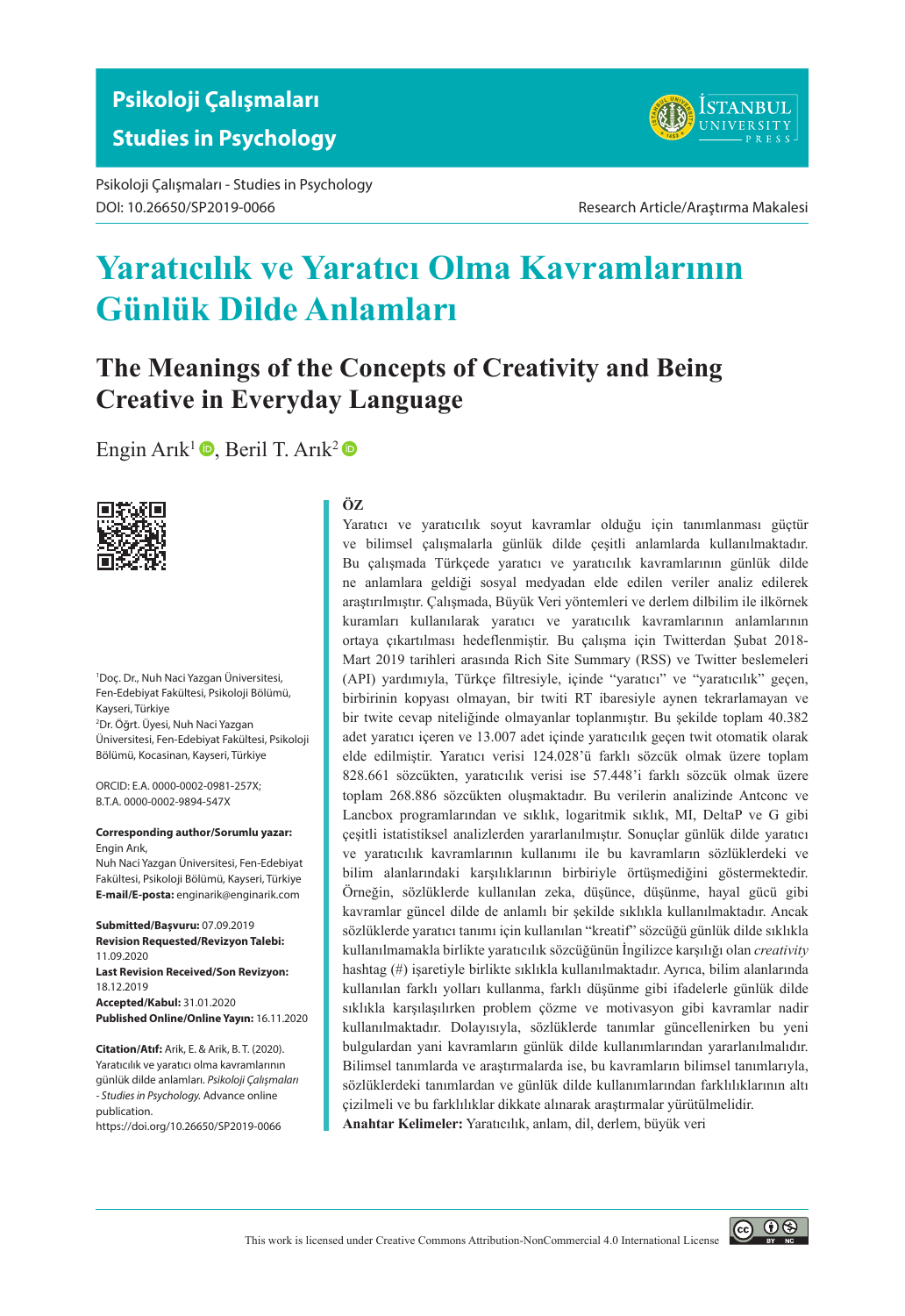#### **ABSTRACT**

*Creative* and *creativity* as abstract concepts are hard to define and they have different meanings in scientific studies and everyday language. This study investigated the meanings of the Turkish terms "yaratıcı" (creative) and "yaratıcılık" (creativity) in everyday language by using the data from social media. The study aims to reveal the meanings of the terms *creative* and *creativity* by using Big Data methods, corpus linguistic approaches, and prototype theories. The Turkish data were collected from Twitter between February 2018 and March 2019 using Rich Site Summary (RSS) and Application Programming Interface (API) without duplicates, retweets, or replies. In this way, 40,382 tweets containing yaratıcı and 13,007 tweets containing yaratıcılık were obtained. The yaratıcı data consisted of 124,028 types and 828,661 tokens whereas the yaratıcılık data consisted of 57,448 types and 268,886 tokens. With the help of Antconc and Lancbox software and statistical analyses such as frequency, log frequency, MI, DeltaP and G, the results showed that the meanings of yaratıcı and yaratıcılık in everday Turkish and in dictionaries and scientific texts did not overlap. For example, the words such as *intelligence, thinking, thoughts,* and *imagination* could all be seen in the dictionaries and significantly in the data. But the word "kreatif," which is used in the dictionary entries for yaratıcı, was not significantly used in the data. Instead, *#creativity* was used significantly frequently for yaratıcılık in the data. Moreover, phrases such as *using various solutions* and *divergent thinking* could be both seen in the scientific definitions and significantly frequently in the data. But phrases such as *solving problems* and *motivation*, which are used in the scientific definitions, were used rarely in the data. Therefore, when updated, the dictionaries shoud benefit from the uses of these terms in everyday life, the scientific texts should underline to what extent the definitions differ from everyday language, and research should be conducted by taking into account these differences.

**Keywords:** Creativity, meaning, language, corpus, big data

#### **EXTENDED ABSTRACT**

The meanings of words can differ from each other depending on the context, for example, in scientific texts, dictionaries, and everyday usage. When it comes to the meanings of abstract concepts, which are not easy to define, these differences grow further. This study investigated the meanings of the two abstract terms, yaratıcı (creative) and yaratıcılık (creativity) in everyday Turkish, focusing on their usages in social media, especially in Twitter. In doing so, it benefited from Big Data methods and followed corpus linguistic approaches. These methods help researchers to tackle the variety of usages in the huge and observable data. Corpus linguistic approaches have already been used in creating English dictionaries, e.g., Collins COBUILD, and expanding the definitions of words according to the usages of the words in real life. This study also followed the prototype theory, which creates categories according to similarities of the concepts and in relation to prototypes as well as levels of concepts such as basic, subordinate, and superordinate.

#### **Method**

Twitter is one of the most widely used social media platforms in Turkey, which is the number five country in terms of the number of users in the world. The data were collected from Twitter between February 2018 and March 2019 using Rich Site Summary (RSS) and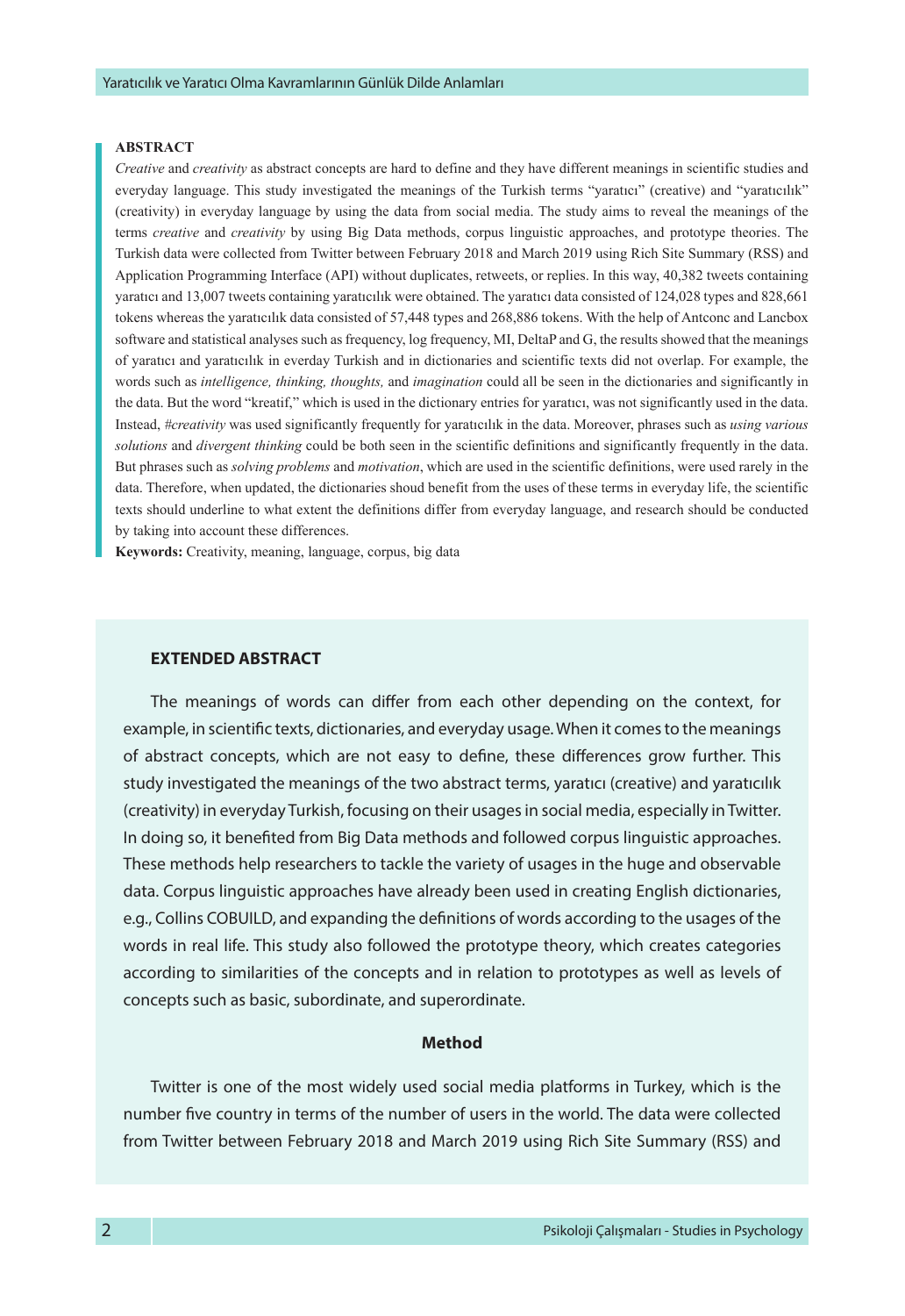Application Programming Interface (API) protocols. The data were filtered according to language (Turkish), and the duplicates, the tweets with RT (retweets), and the conversations (replies) were removed from the data so that each tweet/usage had an equal opportunity to contribute to the meanings of the targeted words. The data were then converted into xlxs and txt formats for analysis. To analyze this data, Antconc and Lancbox corpus linguistics softwares were used. With the help of these softwares and other statistical tools such as Excel, type/token frequencies, logged frequencies, Mutual Information (MI), entropy and relative entropy, lexical gravity (G), probabilistic uncertainty (Δp), and Log-Likelihood (LL or G2) were computed for further analysis.

#### **Results**

The data consisted of 40,382 tweets containing yaratıcı and 13,007 tweets containing yaratıcılık after duplicates, retweets, or replies were remowed. The yaratıcı data consisted of 124,028 types and 828,661 tokens whereas the yaratıcılık data consisted of 57,448 types and 268,886 tokens. Excluding the frequently observed functional words such as "bir" (a), "ve" (and), "bu" (this), "çok" (many), among others in all types of Turkish corpora, both sets of the data included nouns such as "yaratıcı" (creative), "yaratıcılık" (creativity), "adam" (man), "çocuk" (child), "insan" (person), "sanat" (art), and "şey" (thing) in the first 100 most frequent words in the corpus. Moreover, the yaratıcı data included "Allah" (God), "fikir" (idea), "hayat" (life), "reklam" (advertisement), and "yazarlık" (writing/authorship) while the yaratıcılık data had "düşünme" (thinking), "eğitim" (education), "hayal gücü" (imagination), "sıfır" (zero), and "zeka" (intelligence) in the first 100 most frequent words in the corpus.

#### **Discussion**

The results showed that the meanings of yaratıcı and yaratıcılık in everday Turkish and in dictionaries and scientific texts did not overlap. For example, the words such as "zeka" (intelligence), "düşünme" (thinking), "fikirler" (thoughts), and "hayalgücü" (imagination) could be both seen in the dictionaries and significantly in the data obtained from Twitter. But the word "kreatif," which is used in the dictionary entries for yaratıcı, was not significantly used in the data. Instead, #creativity was used significantly frequently for yaratıcılık in the data. Moreover, phrases such as using various solutions and divergent thinking could be seen in the scientific definitions and observed significantly frequently in the data. But phrases such as solving problems and motivation, which are used in the scientific definitions, were used rarely in the data.

These results indicated that when updated, the dictionaries shoud benefit from the uses of the terms such as yaratıcı (creative) and yaratıcılık (creativity) in everyday life. Moreover,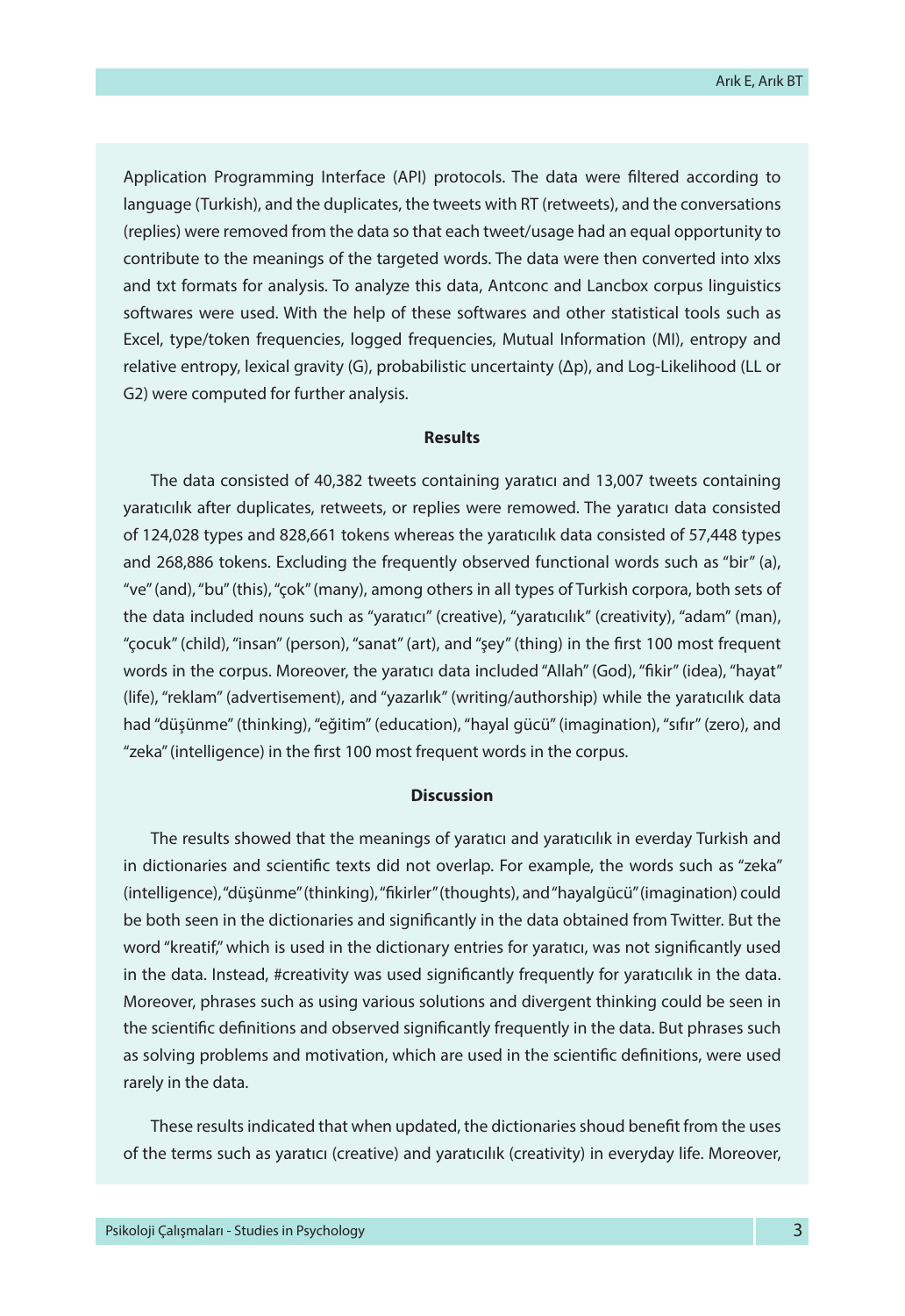the scientific texts should underline to what extent the definitions differ from everyday language because there could be major differences in the uses of the terms in texts and in everyday life. Research should be conducted by taking into account these differences especially when it comes to developing tests and scales to measure creativity.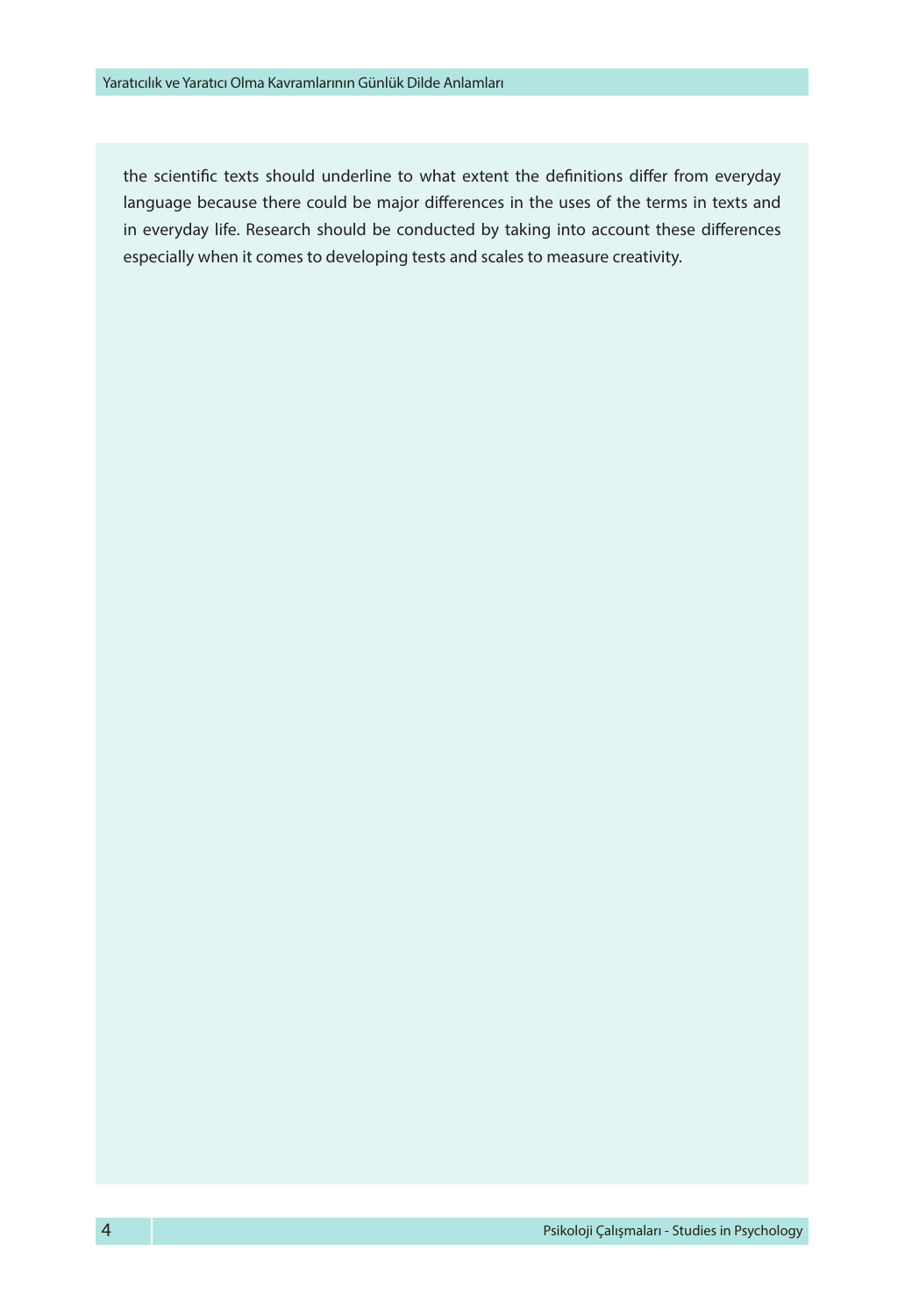Bir kavramın anlamı üzerine çalışmalar o kavramın bilimsel disiplinlerde kullanımı ve tanımları, sözlüksel anlamları ve dilde kullanımı üzerine yürütülebilmektedir. Soyut bir kavram olan yaratıcılık genelde somut ürünlere bakılarak anlaşılmakla birlikte, bu kavramın tek ve herkesçe kabul edilen bir tanımını yapmak ve yaratıcılığı ölçmek oldukça güçtür (Mayer, 1999; Parkhurst, 1999; Runco ve Jeager, 2012; Sternberg ve Kaufman, 2018). Yaratıcı olma eğitimde, sanatta, bilimde, işyeri ortamında, kısacası hayatın her alanında karşılaşılan bir durum olmakla birlikte neyin yaratıcı olduğu biraz da (eğitim, sanat, bilim, vb.) bağlama ve bu bağlamlarla ilgili araştırma alanlarına bağlıdır. Bu kavramın kullanım bağlamlarından birisi dildir; her ne kadar kavram tanımları sözlüklerde yapılsa da bu tanımlar genelde resmi ve formel dil kullanımlarına dayalıdır. Ancak, kavramların zihinde oluşumu ve belli bir dili kullanan insanlarca anlam(lar)ı günlük dile özgüdür. Günlük dilde anlamı ortaya çıkartmak içinse Büyük Veriden yararlanmak gerekmektedir ve bu yöntemi kullanan sözlükler de mevcuttur. Örneğin, Sinclair editörlüğünde Collins COBUILD İngilizce sözlükleri hazırlanmıştır (Sinclair, 1987).

Bu çalışmanın amacı genel hatlarıyla takip ettiğimiz Büyük Veri ve derlem dilbilim yöntemleriyle sosyal medyadan elde edilen verilerle yaratıcılık ve yaratıcı olma kavramlarının Türkçe günlük dilde nasıl oluştuğunu ortaya çıkartmak ve bulguları ilkörnek ve derlem anlambilim kuramlarıyla açıklamaktır. Bu anlamda çalışmanın bilindiği kadarıyla kuramsal ve yöntemsel olarak benzersiz olduğu düşünülmektedir. Çalışmanın yaratıcılık gibi soyut kavramların zihinde oluşumu ve dilde kullanımına kuramsal katkısıyla birlikte uygulama alanlarıyla ilgili katkıları da vardır. Genel ve bilimsel alanlar için geliştirilen kavram listeleri ve sözlüklerde, bu sözcüklerin sadece formel veya işevuruk/operasyonel tanımları değil günlük dildeki karşılıkları ve benzer kavramlar ve dil yapılarıyla ilişkileri de bu katkılar arasındadır. Bu kavramlarla ilgili ölçüm araçlarının geliştirilmesinde ve kullanımında özellikle soyut kavramların anlam yapılarına dikkat edilmelidir.

# **Anlam Ne Demektir?**

Kavramların zihinde tek anlamının olması (*idea*), kavram ve söz arasındaki ilişki ve sözde birden çok anlamın (*sense*) yer alması Saussure gibi 19. yy dilbilim kuramcıları (*langue-parole*) ve Wittgenstein gibi 20. yy'ın ilk yarısındaki dil felsefecileri tarafından kuramsal olarak tartışılmıştır. 1950'lerde Chomsky ile başlayan Bilişsel Devrim dili bir davranış olarak değil bağımsız bir bilişsel yapı olarak tanımlamıştır. 1960-1970'lerde Chomsky, Ross, Lakoff gibi Evrensel Dilbilgisi kuramcıları arasındaki Dilbilim Savaş-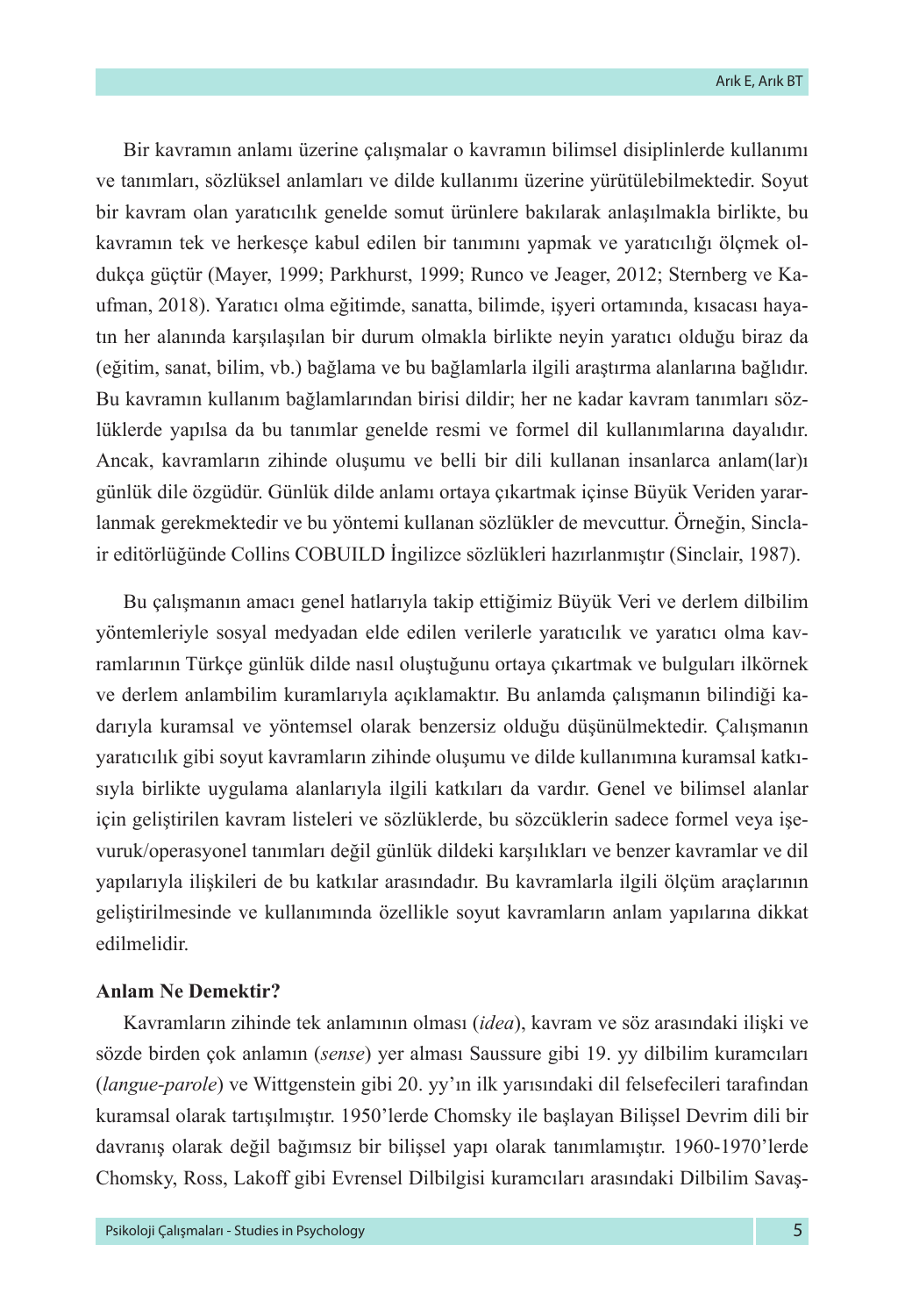ları olarak adlandırılan dönemde kuramsal olarak gramer/sözdiziminin (Bkz. Chomsky) veya anlambilgisinin (Bkz. Ross, Lakoff, vb.) evrensel dilin temelini oluşturduğu tartışılmıştır (Harris, 1993). Bu tartışma grupları kuramsal olarak ayrıştırmış ve ikinci grup daha çok anlam çalışmalarına odaklanmış ve psikodilbilim ve bilişsel dilbilim gibi alanlar ortaya çıkmıştır. Klasik dilbilim çalışmalarında anlam, sözcüksel anlam ve tümce düzeyinde anlam olarak ikiye ayrılmakla birlikte (Bkz. Lyons, 1995), bu çalışmada anlam ikinci grubun bakış açısına yakın bir biçimde ele alınmıştır.

Kuramsal çerçeve bölümünde görülebileceği gibi, bu çalışmada anlam bilişsel olarak İlk Örnek Kuramına (Rosch, 1978, 1999; Rosch ve Mervis, 1975) ve dil kullanımı açısından Derlem Dilbilim Kuramına göre (Sinclair, 1991, 2004; ve buna bağlı Derlem Anlambilim Kuramı: Stubbs, 2001, 2009) tanımlanmıştır. İlk Örnek Kuramında, bir *şeyin* (ya da sözcüğün) anlamı o şeyin ilk örneğine benzerliğine ve ilk örnekle ilgili diğer şeylere ve bu şeylerin hiyerarşik olarak daha üst kategorilerde yer alan şeylerle ilişkisine bağlıdır. İlk Örnek Kuramından da yararlanan Derlem Anlabilim Kuramında ise bir sözcüğün anlamı başsözcüğe, eşdizimli sözcüklere, dilbilgisel yapılara, söylem ezgisine bağlıdır ve metin/konuşma türüne dayanmaktadır. Bu çalışma empirik bir çalışma olup, soyut bir kavram olması nedeniyle tanımlanması oldukça güç olan yaratıcılık sözcüğünü 1990'lardan günümüze gelişen derlem dilbilim yöntemleri ve günümüzde Büyük Veri kullanımı yardımıyla ve bu yöntemlerin dayandığı kuramlarla açıklamaktadır.

# **Yaratıcılık Ne Demektir?**

Soyut bir kavram olan yaratıcılık kavramının tanımları tarihsel olarak Guilford'un (1956) çalışmalarıyla verilmeye başlanmıştır. Bir kişinin ne kadar yaratıcı olduğu Guilford ve Torrance gibi araştırmacıların geliştirdiği ölçüm araçlarıyla ölçülmektedir (örn. Torrance Yaratıcı Düşünce Testi). Ancak bu ölçüm araçları yaratıcı olma durumundan ziyade yaratıcılık potansiyelini ölçmektedir (Cropley, 2000). Torrance'a göre yaratıcılık düşüncelerde/işlemlerde boşlukları bulma kapasitesi, problemlere karşı çeşitli çözümler üretebilme, yeni fikirler geliştirebilme ve fikirler arasında yeni bağlantılar kurabilme gibi süreçlerden oluşmaktadır (Torrance, 1966). Yaratıcılığın üç temel taşı olduğu düşünülmektedir (Torrance, 1972). Bunlar, bir nesnenin birden fazla farklı kullanım alanlarını sıralayabilme olarak tanımlanan *akıcılık*, farklı ve değişken durumlar arasında kolaylıkla geçiş yapabilme olarak tanımlanan *esneklik* ve rutinin dışına çıkabilmek, yeni/ farklı fikirler olarak tanımlanan *özgünlük*tür.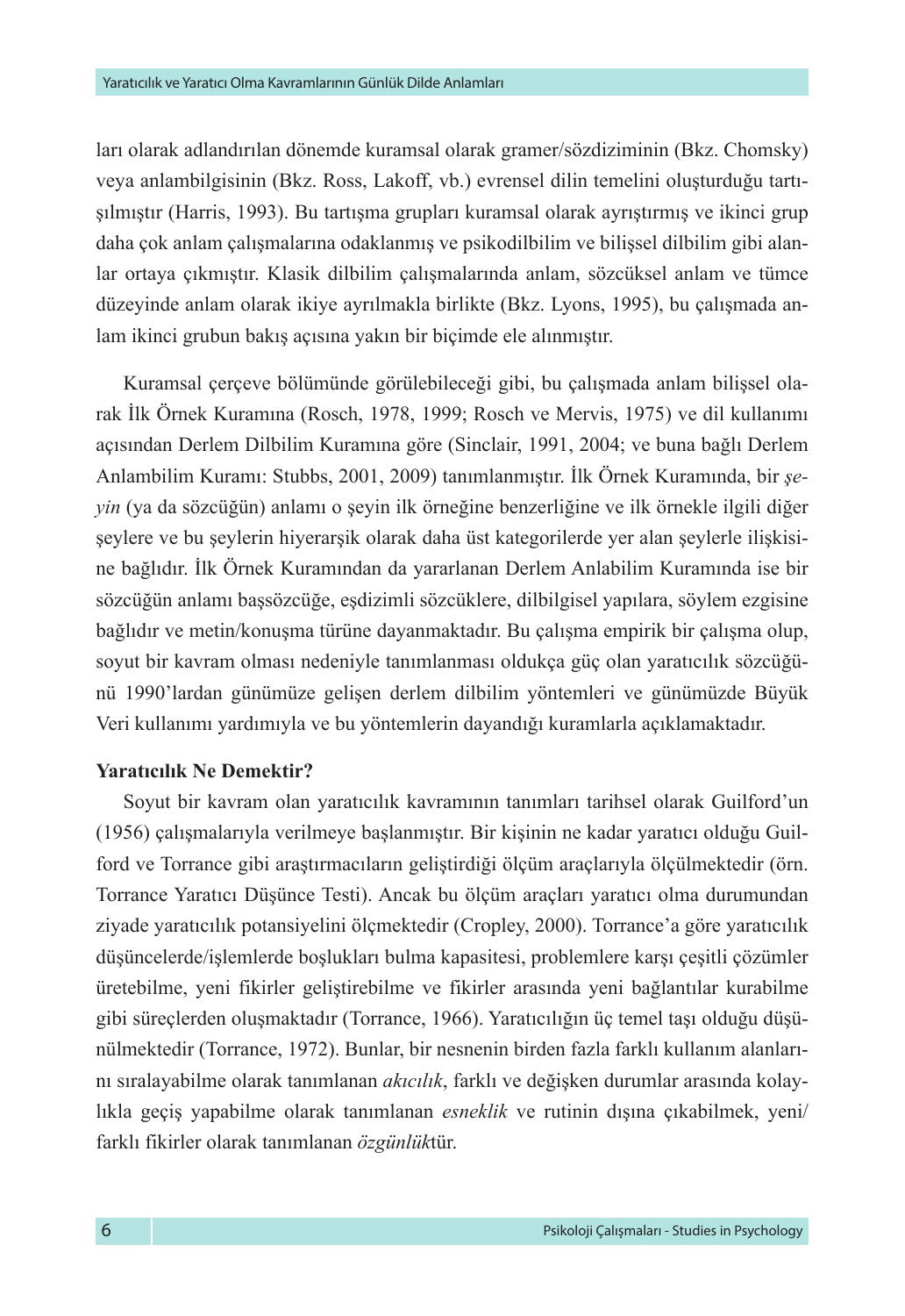Yaratıcılık hem bilişsel hem de davranışsal bir süreç olup yaratıcılığın evrensel olduğu düşünülmektedir (Guilford, 1975). Bununla birlikte, yaratıcılık ve yaratıcı olma durumu kültürler arası farklılıklar gösterebilmektedir (Aslan ve Puccio, 2006; Niu ve Sternberg, 2002; Oral, Kaufman ve Agars, 2007; Rudowicz ve Yue, 2000). Yaratıcılığın statik sonuç/ürün odaklı bir durum olmasından ziyade dinamik ve sürekli değişken bir süreç olduğu öne sürülmektedir (Corazza, 2016; Mullen, 2019). Ayrıca, yaratıcılığın sadece yaratıcı kişinin bilişsel sürecini veya davranışını/ürününü değil, ürünü değerlendiren kişileri de içeren sosyal bir süreç olduğu tartışılmaktadır (Runco ve Beghetto, 2019). Bilim alanlarında, yaratıcılık problem çözme becerisi, bir probleme farklı yollarla yaklaşabilme yeteneği ve farklı düşüncelere sahip olma olarak belirtilmekle birlikte, yaratıcılığın tanımında süreç sonunda ortaya çıkan ürünler, yapılan işlemler, çözüm üretmek için yüksek motivasyon ve yetenekli olma gibi kavramlar kullanılmaktadır (Chavez-Eakle, 2010; Cropley, 1999; Erdoğdu, 2006). Bu durum, soyut bir kavram olup somut bir şekilde potansiyelin ölçülmeye çalışıldığı yaratıcılık kavramının operasyonel tanımlarını yapmayı zorlaştırdığı gibi tek ve herkesçe kabul edilen genel bir yaratıcılık tanımını yapmayı da güçleştirmektedir (Aslan, 2001; Parkhurst, 1999; Runco ve Jeager, 2012; Sternberg ve Kaufman, 2018).

Bilimsel disiplinlerde yaratıcılık tanımlarına odaklanan ve mevcut çalışma ile benzer yöntemlerin kullanıldığı birkaç araştırma mevcuttur (Jordanous, 2010; Jordanous ve Keller, 2016). Bunların birisinde, Jordanous (2010) yaratıcılık konusunda yazılmış ve farklı disiplinlerde oldukça yoğun bir şekilde atıfta bulunulan 30 makaleyi seçmiştir. İngilizce dili üzerine yazılmış bu makaleler, Ulusal İngilizce Derlemini (British National Corpus) ve derlem ve doğal dil işleme analiz yöntemlerini kullanarak yaratıcılık kavramının nasıl tanımlandığını ortaya çıkartmaya çalışmıştır. Bulgulara göre, yaratıcılık makalelerinde bazı sözcükler derlemden anlamlı bir şekilde farklı sıklıklarda kullanılmıştır. Bunlar arasında bilişsel süreçlerle, orjinallikle, yaratıcı bireylerle, yetenekle, etkilenmeyle, farklılıklarla ve keşifle ilgili sözcükler yer almaktadır.

Benzer diğer bir araştırmada (Jordanous ve Keller, 2016) Scopus veritabanı kullanılarak farklı disiplinlerde yaratıcılık kavramına atıfta bulunan 30 makale seçilmiştir. Bu 30 makale ile farklı konularda yazılmış 60 makale karşılatırılmıştır. Derlem ve doğal dil işleme analiz yöntemlerinin kullanıldığı bu araştırmada, yaratıcılık kavramının 14 bileşeni olduğunu bulunmuştur. Bunlar aktif ilgi ve devamlılık, belirsizlikle baş etme, alan yetkinliği, genel zeka ve yetenek, sonuca erişme/ürün verme, bağımsızlık ve özgürlük,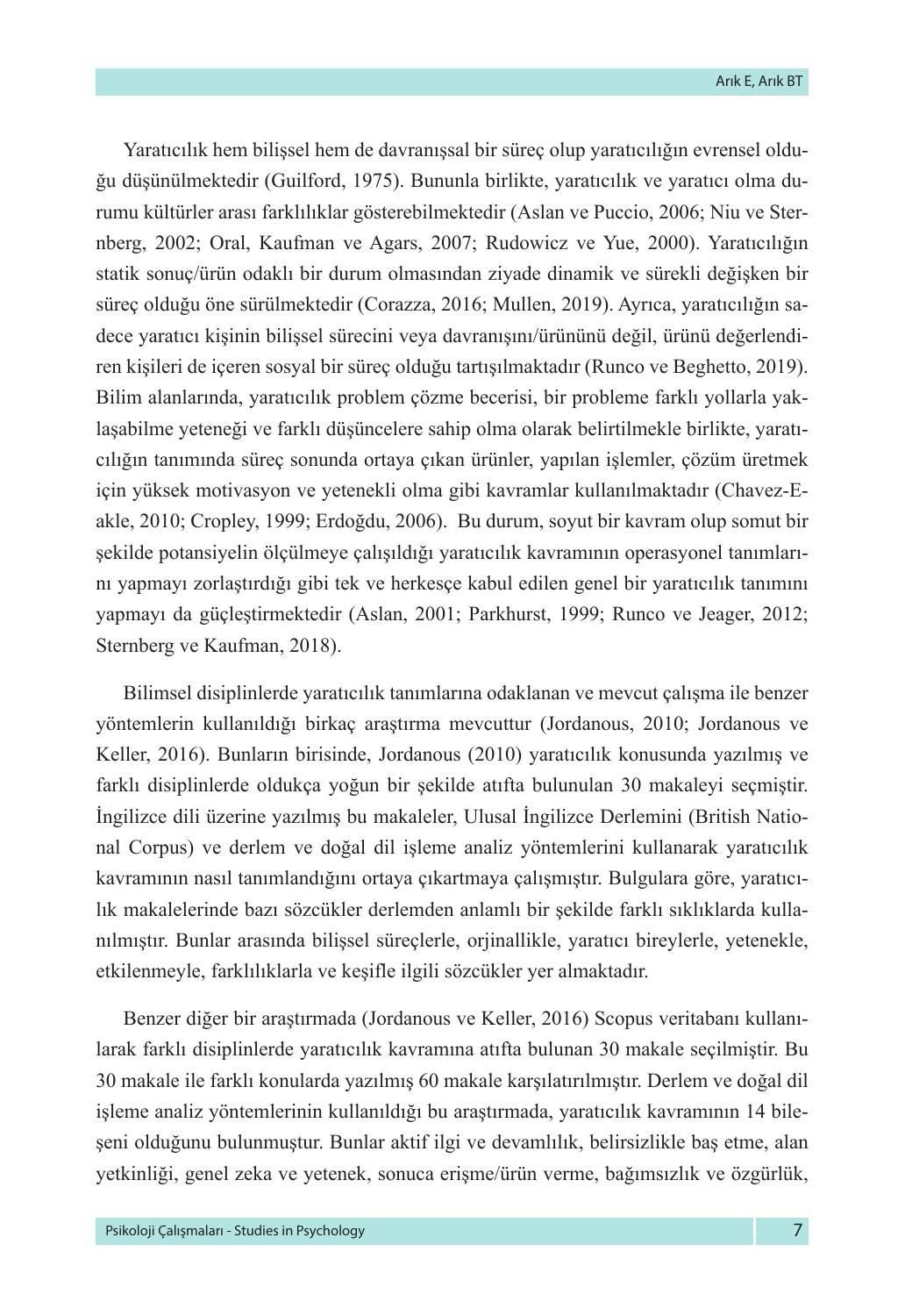niyet ve ilgi, orjinallik, ilerleme ve gelişim, sosyal ilişki ve iletişim, doğaçlama, düşünme ve değerlendirme, değer, çeşitlilik, farklılık/ayrılık ve deneyleme olarak belirtilmiştir (Jordanous ve Keller, 2016).

# **Türkçede Yaratıcılık Ne Demektir?**

Yaratıcılık kavramı Türkçe dilinde günlük hayatta kullanılmaktadır ve sözlüklerde tanımlanmaktadır. Örneğin, TDK Güncel Türkçe Sözlüğe göre yaratıcı "yaratma yeteneği olan, kreatif" ve "zekâ, düşünce ve hayal gücünden yararlanarak görülmeyen yeni bir şey ortaya koyan, yapan, kreatif" olarak tanımlanmıştır. Yaratıcılık ise "yaratıcı olma durumu," "yaratma yeteneği" ve "her bireyde var olduğu kabul edilen, bir şeyi yaratmaya iten farazi yatkınlık" olarak tanımlanmıştır. Türkiye'de yapılan önceki çalışmalar incelendiğinde yaratıcılığın anlamını sorgulayan çalışmalardan ziyade, önsel (a priori) tanımlanmış yaratıcılık kavramı kullanılarak oluşturulan ölçeklerle yaratıcılık ölçülmüştür. Örneğin bir çalışmada yaratıcılığın mesleki anlamıyla öğretmen adaylarının yaratıcılık üzerine düşünceleri arasındaki örtüşme Yaratıcı İnanç Ölçeği kullanılarak ölçülmüştür (Aktamış ve Can, 2007). Başka bir çalışmada Yaratıcılık Hakkında Ne Düşünüyorsunuz Ölçeğinin Türkçeye adaptasyonun sonuçları incelenmiştir (Dikici, 2011). Anaokulu çocuklarının yaratıcılık düzeylerinin karşılaştırıldığı bir çalışmada ise Torrance Yaratıcı Düşünme Testi kullanılmıştır (Gönen, Çiçekler, Akyüz, Arslan ve Baydemir, 2011). Benzer bir çalışmada anaokulu öğretmenlerinin çocukların yaratıcılıkları ile ilgili fikirleri listelenmiş (Kerem, Kamaraj ve Yelland, 2001), yine başka bir çalışmada Ne Kadar Yaratıcısınız Ölçeği kullanılarak sınıf öğretmenlerinin yaratıcılıkları ölçülmüştür (Polat ve Kontaş, 2018). Bunların yanı sıra psikoloji alan yazınında yaratıcılık çalışmaları ise yaratıcılık kavramından ziyade beyinyazımı ve yakınsak-ıraksak düşünme (Coşkun, 2005), mizah ve yaratıcılık (Akben ve Coşkun, 2018) ve şahsiyet (Karakelle, 1986) gibi konuları incelemiştir.

Yaratıcı ve yaratıcılık kavramlarıyla ilgili önceki çalışmalarda bu iki kavramın Türkçede de yer aldığı ve bu kavramların anlamlarında evrensel tanımlara yakın gönderimlerin olduğu bulunmuştur. Ancak, bu kavramların anlamlarında Türkiye kültürüne özel gönderimlerin olduğu görülmektedir. Bu çalışmaların birisinde (Arık ve Öztop, 2016) bir anket yardımıyla farklı eğitim gruplarından 17-56 yaş arası katılımcılara (*N* = 103), yaratıcı ve yaratıcılık sözcüklerinin isim ve sıfat olarak kullanımları sorulmuştur. Bulgular yaratıcı kişiler olarak (*insan* ilkörneği) en çok Einstein, Steve Jobs, Leonardo Da-Vinci, Atatürk ve Mozart'ın, yaratıcı şeyler için ise (*şey* ilkörneği) Allah/tanrı, zeka,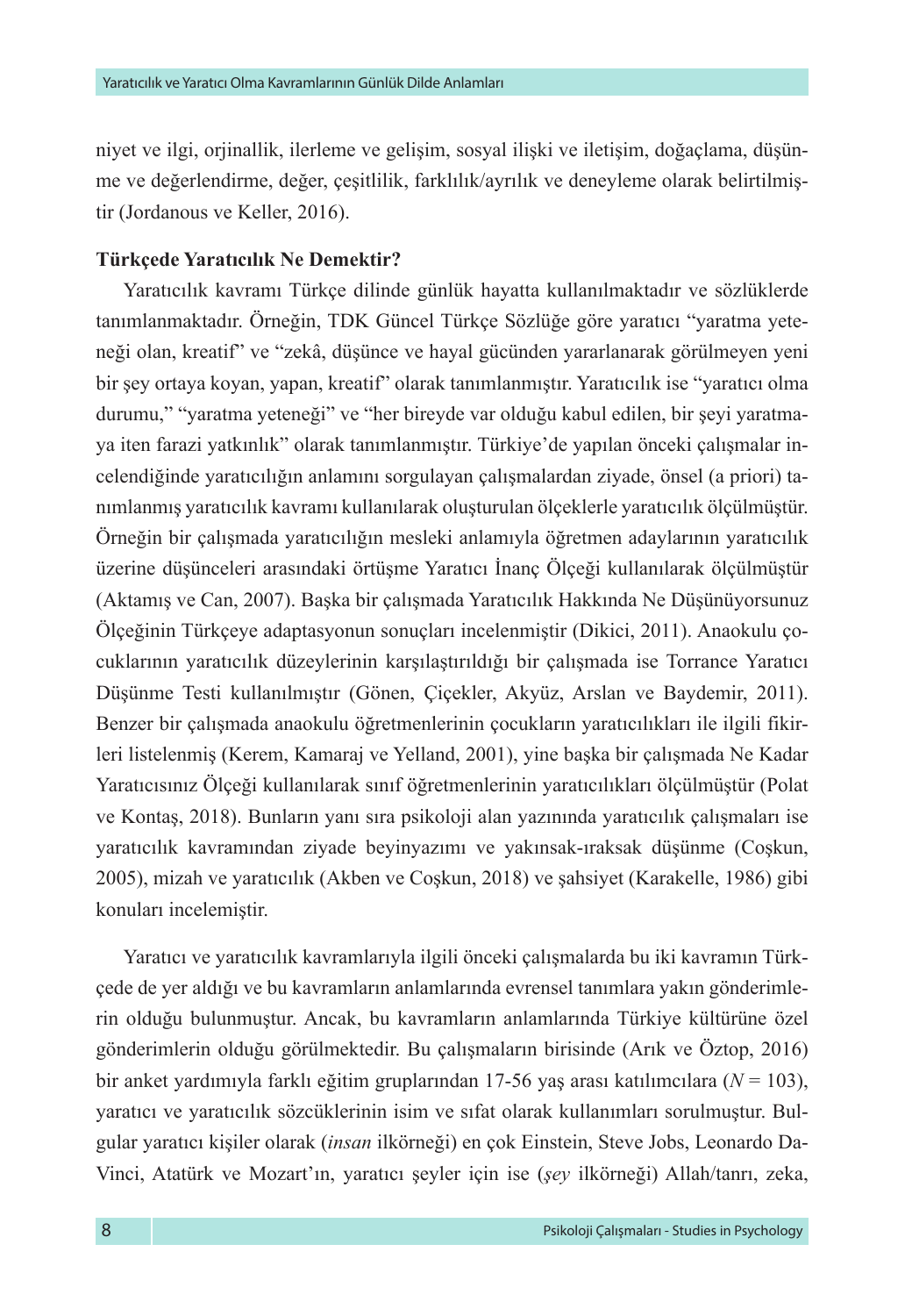farklı, sanat ve hayalgücü'nün belirtildiğini ve yaratıcılık ile en çok farklı, yeni, fikir, hayal ve düşünce/düşünmek sözcüklerinin kullanıldığını göstermiştir. Bu bulgular, aynı kökten türemelerine rağmen yaratıcı ve yaratıcılık sözcüklerinin farklı gönderimlere sahip olduğunu göstermiştir. Ayrıca, farklı, eğlenceli gibi kavramlarla ilgili olan yaratıcılığın ressam ve müzisyenlerin yanısıra siyasetçi, girişimci ve mucit kişiler ile tanrı gibi kavramları kapsarken, pratik/kullanışlı şeyleri de içerdiği bulunmuştur (Arık ve Öztop, 2016).

Bu çalışmayla bağlantılı olarak başka bir çalışmada ise (Arık, Öztop ve Ateşyakar, 2016) 2013-2016 yılları arası tirajı en yüksek ulusal beş gazetenin internette yer alan haberleri Rich Site Summary (RSS) aracılığıyla alınmış ve bu haberlerde *yaratıcı* sözcüğü taranmıştır. 167 haberde bu sözcüğün 85'i farklı olmak üzere toplam 165 sözcükle birlikte 146 kez sıfat, 19 kez isim olarak kullanıldığı bulunmuştur. Beraber en sık kullanılan sözcükler sırasıyla *insan* (13 kez), *fikir* (dokuz), *tanrı/Allah* (altı), *çocuk* (altı), *düşünce* (beş), (futbol) *oyuncu* (beş), *zeka* (beş) ve *şey*'dir (beş). Dolayısıyla, yaratıcı *insan, zihin, özellik* ve *şey* ilkörnekleriyle bağlantılıdır. Ayrıca, daha az sıklıkla *davranış* (yalan, intikam) ve *aktivite* (reklam, marka, ürün, protesto, kampanya, eylem) ile de bağlantılı bulunmuştur. *insan* ve *şey* ilkörneklerinde nadiren de olsa *müzisyen*, *yazar* ve *video* sözcükleri yer almıştır.

Bu çalışmada iki genel kuramdan yararlanılmıştır. Bunlar İlkörnek Kuramı (Prototype Theory) ile Derlem Anlambilim (Corpus Semantics) şeklindedir. İlkörnek Kuramına göre (Rosch, 1978, 1999; Rosch ve Mervis, 1975; daha güncel çalışmalar için bkz. Goldstone, Kersten ve Carvalho, 2017) kavramların temelini oluşturan ilkörnek bir sınıfın belli başlı özelliklerini taşımaktadır. Bu kurama göre bir nesnenin sınıflandırılması o nesnenin benzer özelliklerini taşıyan ilkörneğe bağlıdır. Kuramsal olarak beyinde kategorizasyonun da böyle olduğu varsayılmaktadır. Örneğin, araba kategorisinde gündelik hayatta karşılaşılan dört tekerlekli binek arabalar daha belirginken, yarış arabaları ve üç tekerlekli arabalar daha az belirgindir.

Çalışmada İlkörnek Kuramına ek olarak, Derlem Anlambilim Kuramı da kullanılmıştır. Derlem Anlambilimde veriler çeşitli kaynaklardan elde edilen dil derlemlerinden elde edilmektedir. Dolayısıyla, herkese açık, gözlemlenebilir ve mümkün olduğunca çok doğal veriden yararlanılmaktadır. Son yıllarda yazılım ve donanım araçlarının da hızlı gelişimiyle beraber bilgisayar bilimleri ve dilbilim alanlarının etkileşimi artmakta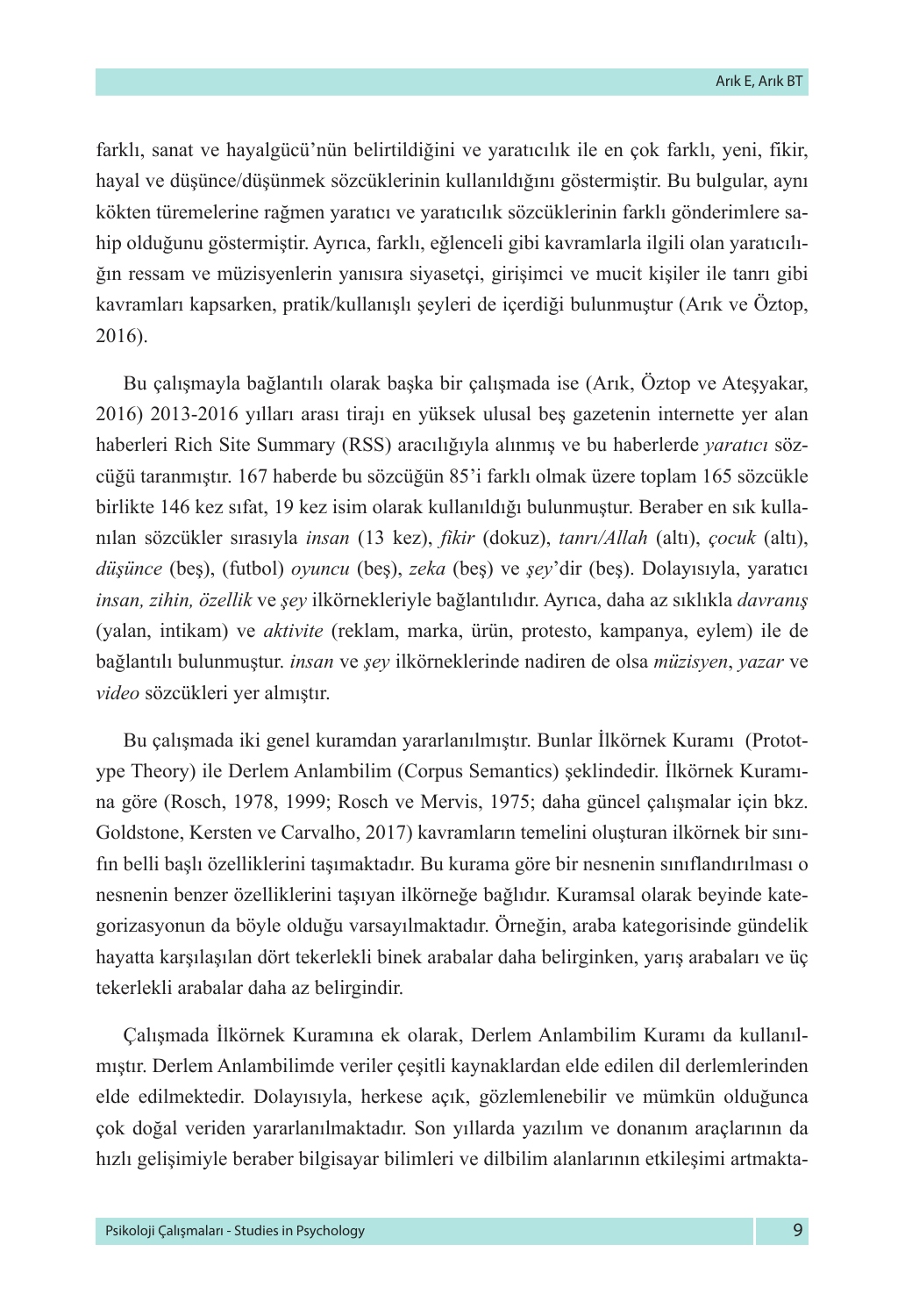dır ve bu etkileşimden her iki alan da etkilenmektedir. Derlem Anlambilim Kuramına göre anlam sadece sözcüklerin sözlüksel anlamlarından, kişisel tanımlardan veya uzmanların tanımlarından ibaret değildir (Sinclair, 1991, 2004; Stubbs, 2001, 2009; ayrıca bkz. Glynn ve Robinson, 2014). Aksine, anlam sözcüklerin kullanımından, dil bağlamından, dilin ve dil kullanıcılarının kültürel özelliklerden etkilenmektedir.

Bu kurama göre, bir sözcüğün anlamı başsözcük, eşdizimli sözcükler, dilbilgisel yapılar, söylem ezgisine bağlı ve metin/konuşma türüne dayanmaktadır. Başsözcük (lemma) bir sözcüğün yalın hali olup o sözcüğün çekimli hallerini de kapsamaktadır. Eşdizimli sözcükler (collocations) ise anlamı ortaya çıkartılmaya çalışılan sözcükle beraber kullanılan sözcüklerin hepsidir. Dilbilgisel yapılar (colligations) sözcüğün dilbilgisel sınıfı ve kullanıldığı sözdizimsel yapılara işaret ederken, söylem ezgisi ise dil kullanıcılarının bilgi, tavır ve tutumları ile dış dünya bilgisine işaret etmektedir. Metin/konuşma türü (genre) sözcüğün kullanıldığı metnin/konuşmanın formelliği, grup önü konuşma, öykü, roman, şiir, gazete yazısı vb. etkenlerin sözcüğün anlamını etkilediğini belirtmektedir. Bunların yanı sıra, derlem anlambilimde bir sözcüğün anlamını ortaya çıkartmak için klasik anlambilim kuramlarında olduğu gibi sözcüğün nesnel düz anlamı (denotation), öznel yan anlam(lar)ı (connotation) ve olası çok anlamlı kullanımları (polysemy) da kullanılmaktadır (Sinclair, 1991, 2004; Stubbs, 2001, 2009).

Bu kurama göre anlamın nasıl oluştuğu şu şekilde örneklendirilebilir. Aşağıdaki (1- 5) cümlelerine bakıldığında, araba sözcüğünün özünün araba olduğu, alınıp satılan bir mal olduğu, ulaşımda kullanıldığı, binek olarak kullanımının yanında çocuk oyuncağı olarak da kullanılabileceği, bir statü belirtisi olabileceği, eğlence ve rekabet amaçlı kullanılabileceği, dilbilgisel olarak isim kategorisinde ve sayılabilir olduğu gibi çıkarımlar rahatlıkla yapılabilir. Derlem Anlambilim Kuramı'na göre (Sinclair, 1991, 2004; Stubbs, 2001, 2009), bu cümleler ve metin/konuşma parçaları sayısal ve çeşit olarak arttıkça arabanın anlamı daha da belirginleşecektir.

- (1) Yeni bir araba alacağım.
- (2) Dün arabamla kaza yaptım.
- (3) Araba yarışlarını hiç sevmezdi.
- (4) Onun arabası var!
- (5) Çocukken çok arabam varmış.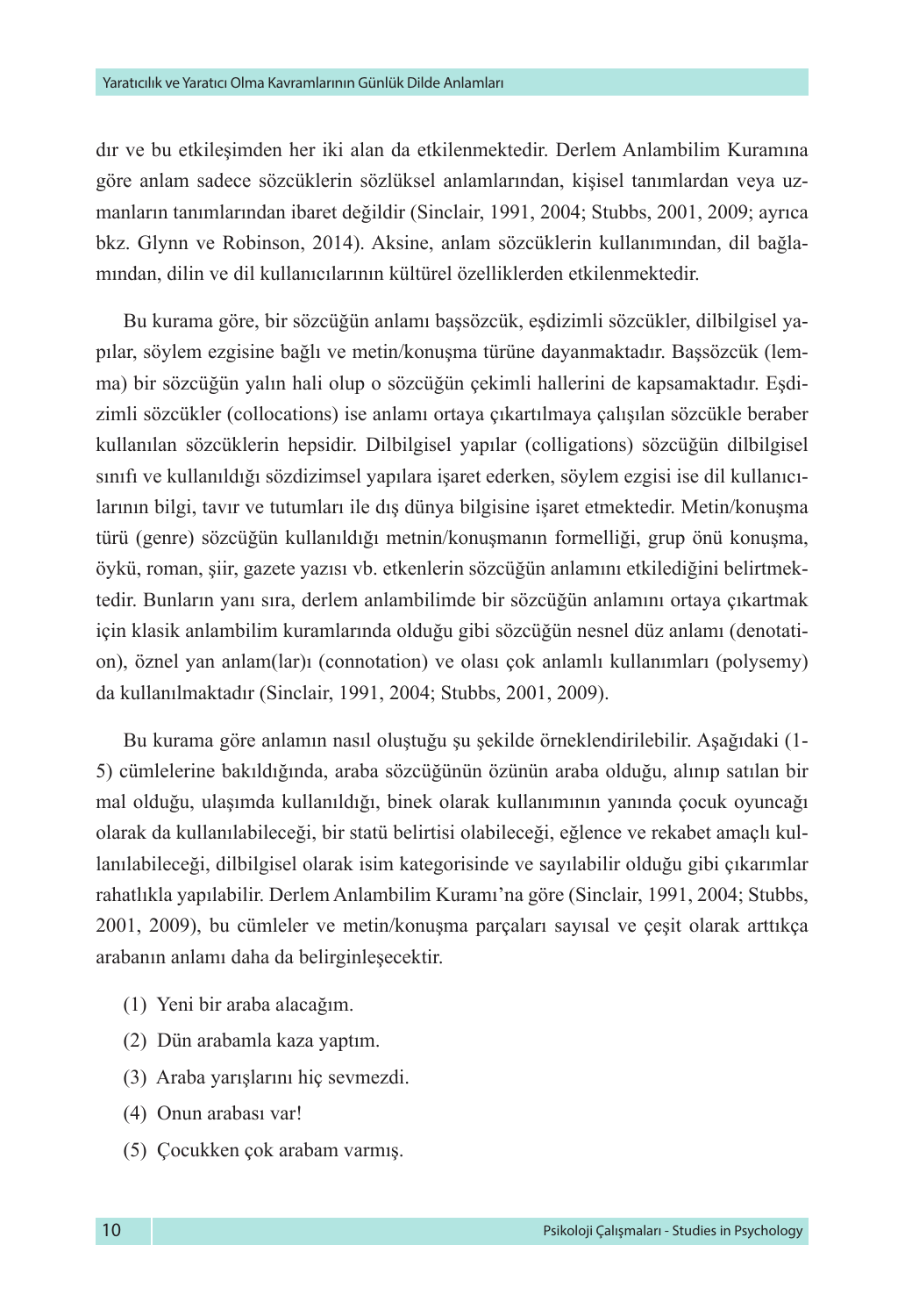Her iki kuram kullanılarak çeşitli kavramların anlamlarını ortaya çıkartan çalışmalar Türkçede de başarıyla gerçekleştirilmiştir (Arık ve Arık 2019, a, b). Önceki çalışmalarda açık uçlu sorularla oluşturulan anketler yardımıyla ve ulusal gazetelerde yaratıcı/lık kavramları araştırılmıştır. Bu tür araştırmaların devamı olan bu çalışmanın amacı yaratıcı ve yaratıcılık kavramlarının günlük dilde anlamlarını ortaya koymaktır. Bunun için sosyal medya verisi Büyük Veri ve Derlem Dilbilim yöntemleri ile analiz edilmiştir. Çalışmada, yaratıcı ve yaratıcılık sözcüklerinin resmi sözlüklerdeki tanımları olan çıkış noktası ile Twitter'da bu sözcüklerin geçtiği twitlerdeki bağlamını ve ne tür sözcüklerle beraber kullanıldığını yapısal ve anlamsal olarak çözümlemek hedeflenmektedir.

# **YÖNTEM**

# **Veri**

Bu çalışmada Büyük Veri analizlerinden yararlanabilmek amacıyla Twitter kullanılarak veri toplanmıştır. Büyük Veri, büyük/geniş hacimli, düzenli veya düzensiz, oldukça çeşitli, kendi içinde çok değişken ve çeşitli kaynakarda hızla elde edilebilen ve değişen geniş/büyük veri kümeleri olarak tanımlanmaktadır. Bu veri kümeleri etkin bir şekilde depolanabilmeli, işlemeye ve analize yatkın olmalı ve mümkünse herkese açık olmalıdır [(National Institute of Standards and Technology (NIST) Big Data Interoperability Framework, 2015, s. 5)]. Büyük Veri ile hem hesaplamalı/bilgisayarlı alanlarda hem de sosyal bilimlerde çalışmalar giderek hızlanmaktadır (örn., Cheung ve Jak, 2016; Eichstaedt ve ark., 2015; Foster, Ghani, Jarmin, Kreuter ve Lane, 2017). Twitter internet bağlantısı olan bütün kullanıcılara açık, anında paylaşım yapılabilinen bir mikroblog ortamıdır. Kasım 2017'den bu yana bir twit (mesaj) azami 280 karakterden oluşmaktadır. Twitter'da kişisel fikirler paylaşılmaktadır, ancak bu platformda bireysel gazetecilik hesapları da yer almakta; ayrıca afet, salgın, çatışma gibi durumlarda haberleşme amacıyla ve siyasi olaylara aktif katılım gibi durumlarda da sıklıkla kullanılmaktadır (Murty, 2018). Türkiye örneklemlerinde ve Türkçe üzerine araştırmalarda Twitter verisinden yararlanmak oldukça anlamlıdır çünkü statista.com, statcounter.com gibi websitelerine göre, Türkiye dokuz milyon civarı Twitter hesabıyla aktif Twitter kullanıcı sayısı açısından dünyada 5. sıradadır.

Bu çalışma için Şubat 2018-Mart 2019 tarihleri arasında Twitterdan veri toplanmıştır. Bunun için, Rich Site Summary (RSS) ve Twitter beslemeleri (API) kullanılmıştır. İçinde 'yaratıcı' ve/ya 'yaratıcılık' sözcükleri geçen twitlere odaklanılmıştır ve bu twit-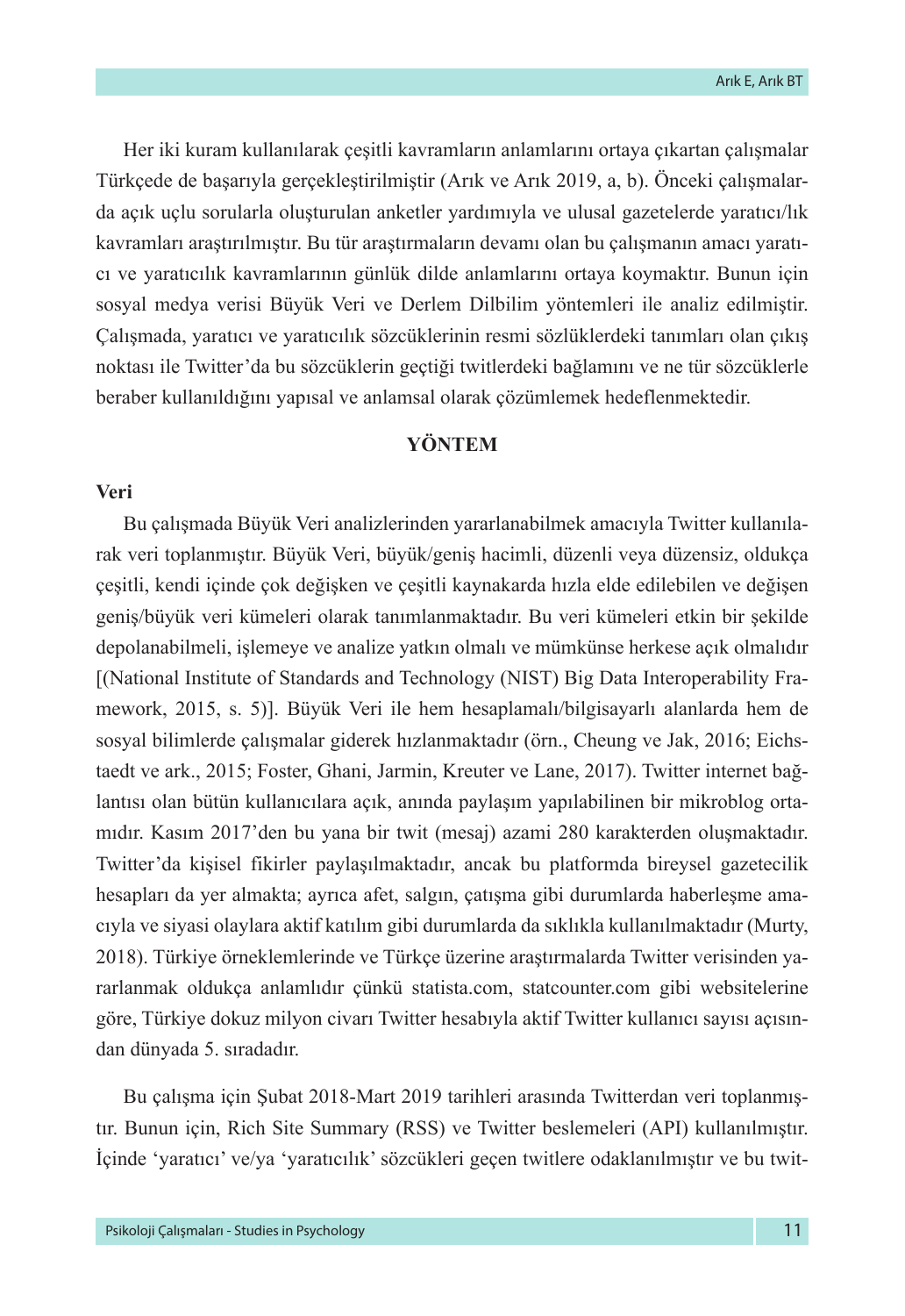ler etik kurallara uyularak toplanmıştır (Bkz. British Psychological Society, 2017; Williams, Burnap ve Sloan, 2017). Bu kurallara göre, yalnızca herkesin erişebileceği twitler veri olarak kullanılmıştır. Twiti gönderen kişiyi ortaya çıkartabilecek şekilde kullanıcı adı, yer bilgisi, twit numarası, kişinin açık ismi, kullandığı fotoğraf ve görüntüler, twitin tamamı gibi bilgiler analizde yer almamıştır. Ayrıca (devlet başkanı, tanınmış kişi gibi halka mal olmamış) özel isimler, telefon numaraları, fotoğraflar, kayda alınmış görüntüler analize dahil edilmemiştir. Twitlerden ayrımcılığa yol açan, alt kültür ve grupları rencide edici bilgiler analizden çıkarılmıştır. Toplanan twitler araştırmacılar dışında başka kişilerle paylaşılmamıştır.

# **İşlem**

Toplanan veriler önce .xlsx ve .txt dosyalarına kaydedilmiştir. Bu verilerden tekrar gönderilen twitler (RT'ler), orjinal twite verilen cevaplar/diyaloglar ve birbirinin aynısı olan twitler çıkartılmıştır. Twitlerdeki yazım hatalarına veya Türkçenin yanı sıra başka dillerden gelen sözcüklere dokunulmamıştır.

# **Veri Analizi**

Bu çalışmada veri analizi için Büyük Veri ve Hesaplamalı Dilbilim alanlarında kullanılan çeşitli formüller ve derlem-bazlı çalışmalar için geliştirilmiş olan AntConc (Anthony, 2018) ve Lancsbox (Brezina, McEnery ve Wattam, 2015) yazılımları kullanıldı. AntConc ve Lancsbox yardımıyla sözcük, eşdizim ve çok sözcüklü birimlerin ham sıklık, sözcük ve farklı sözcük sıklık (type/token frequency, FS/S), Birliktelik Bilgisi (Mutual Information, MI) hesapları, Log-Likelihood (LL veya G<sup>2</sup>), Hardie's Log Ratio (HLR) analizleri yapıldı. Excel ile ise log(aritmik) sıklık analizleri, entropi ve göreli entropi (H<sub>rel</sub>), sözcüksel çekim (lexical gravity, G), olasılık değişimi ( $\Delta p$ ) analizleri yapıldı. Bu analizlerin amaçları ve yorumlanışları şu şekildedir (genel bilgi için bkz. Gries, 2010, 2013, 2015; Stubbs, 1995; Oakes, 1998):

Ham sıklık: Betimleyici bir hesap olup sözcüklerin kullanım sıklığı arttıkça hedeflenen sözcüklerin anlamına katkısı artmaktadır.

FS/S: Herhangi bir dil verisinin ne kadar farklı sözcükten oluştuğunu ortaya çıkartmak için hesaplanmaktadır. Farklı sözcük kullanımı arttıkça anlam da genişlemektedir.

Log sıklık: Bir veri setinde belli bir sözcüğün göreli tanınma (recognition) hızını ortaya çıkartmak amacıyla kullanılmaktadır. Log sıklık değeri yükseldikçe sözcüğün tanınma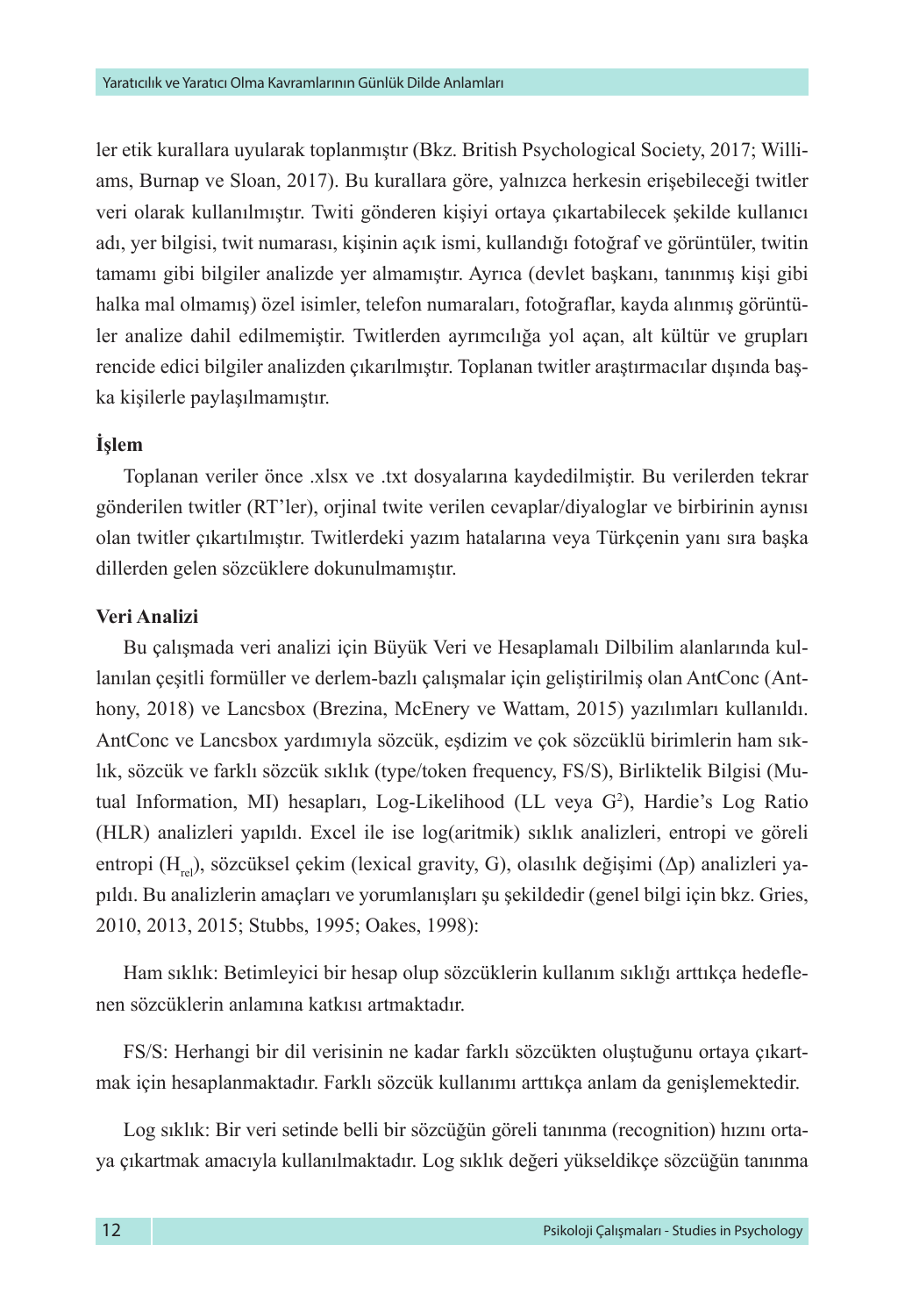hızı artmaktadır ve hedeflenen sözcüğe anlamsal katkısı büyümektedir (Bkz. Howes ve Solomon, 1951; güncel bir çalışma için bkz. White, Drieghe, Liversedge ve Staub, 2016).

MI: Belli bir aralıkta/yakınlıkta sözcüklerin Birliktelik Bilgisi değeridir. Hedeflenen sözcüğe yakın kullanılan sözcüklerin MI değeri 3.0'dan büyük olduğunda hedeflenen sözcükle bulunma olasılığı bulunmama olasılığından anlamlı olarak yüksek olmaktadır. Dolayısıyla, hedeflenen sözcüğün anlamına ne ölçüde katkısı olduğu belirlenmektedir.

H<sub>rel</sub>: Bir veri setinde üyelerin dağılımının ne kadar homojen olduğunu hesaplamak amacıyla kullanılmaktadır. H<sub>ral</sub> değeri 0.0'a yaklaştıkça sözcüklerin bütün veri içerisinde heterojen dağılımı olduğu, 1.0'a yaklaştıkça ise sözcüklerin dağılımının homojen olduğu anlaşılmaktadır. Hedeflenen sözcüğün yer aldığı veri setinde sözcük dağılımı homojense sözcüklerin anlama katkısı denk, heterojense sık kullanılan sözcüklerin anlama katkısı daha belirgindir.

Δp: Bağlantısal/çağrışımsal öğrenme alan yazınından uyarlanan olasılık değişimi hesaplamasıdır. -1.0 ve +1.0 arasında değişen bu değere göre, ipucu olan sözcük +1.0'a yaklaştıkça hedeflenen sözcükle bağlantısı artmakta, 0'a yaklaştıkça bağlantı azalmakta, -1.0'a yaklaştıkça bağlantısızlık artmaktadır.

G: Belli bir sırada kullanılan sözcüklerin birbirlerini çekme ve itme değerleridir. G değeri pozitif olduğunda çekim artmakta, negatif olduğunda itim artmaktadır. 0.0'a yaklaştıkça sözcükler arası çekim azalmaktadır. Bu analiz, hedeflenen sözcüğe anlamsal katkısı olan sözcüklerin bir arada kullanım sırasını belirlemekte kullanılmaktadır.

LL: İki veri setindeki sözcük dağılımlarını birbirleriyle karşılaştırmak amacıyla kullanılmaktadır. İki veri setinde karşılaştırılan bir sözcüğün LL değeri 6.63'ten büyükse bu sözcük açısından iki veri seti birbirinden anlamlı bir şekilde farklı olmaktadır (*p* < 0.01).

HLR: LL analizine etki büyüklüğünü ölçmek amacıyla kullanılan yöntemlerden bir tanesidir.

### **BULGULAR**

Genel bulgulara göre, Twitter'da yaratıcılığa göre (twit $_{\text{yaratcılık}}$  = 13,007, sözcük $_{\text{yaratcılık}}$  $= 268,886$ ) yaratıcı üzerine (twit<sub>varatıcı</sub> = 40,382, sözcük<sub>varatıcı</sub> = 828,661) daha çok mesaj gönderilmiştir. Ancak, bu mesajların uzunluğu birbirine denktir (sözcük/twit $_{\text{variance}}$  = 20.52 ve sözcük/twit $_{\text{variically}}$  = 20.67).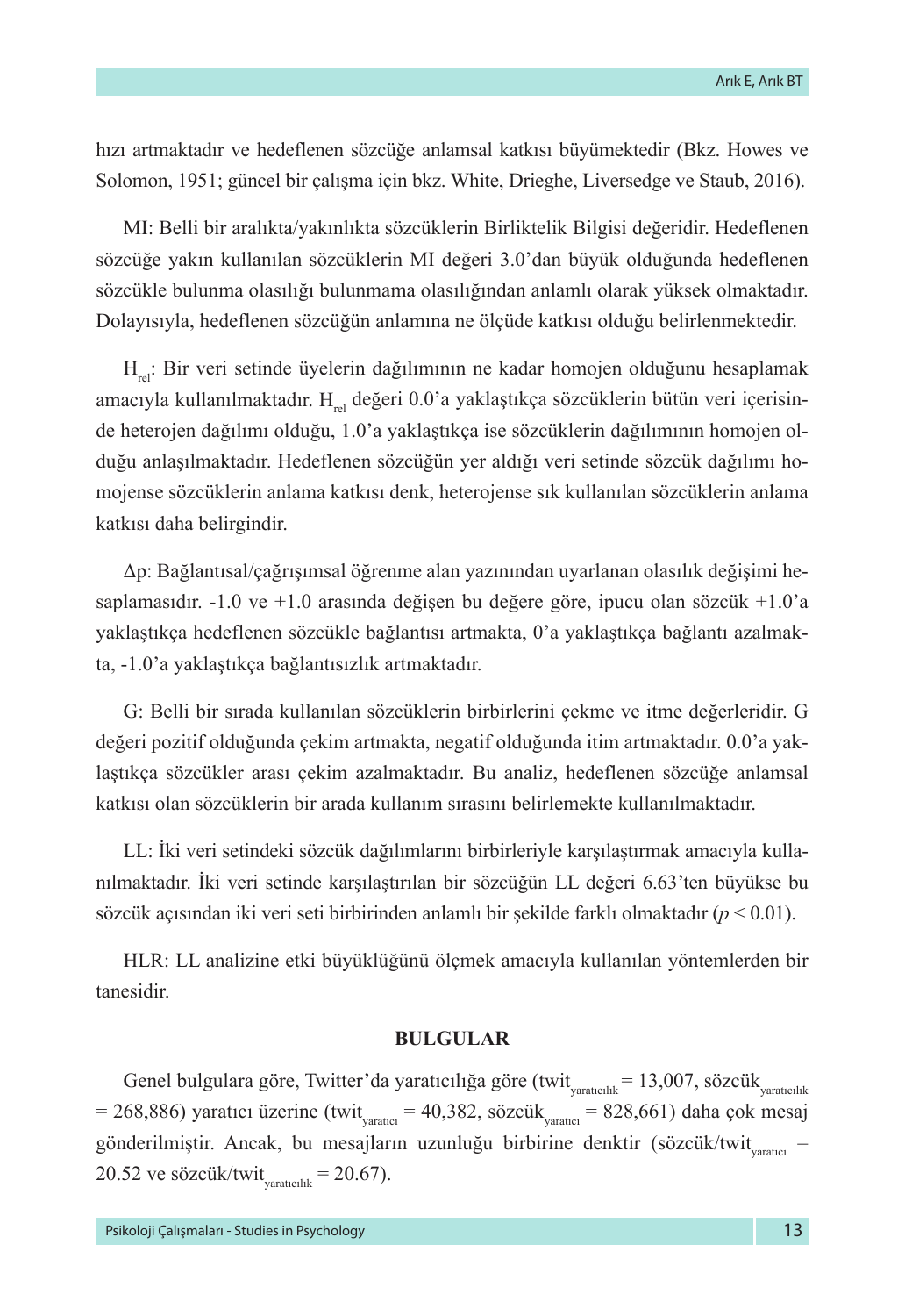Yaratıcı verisinde kullanılan farklı sözcük sayısı yaratıcılık verisinde kullanılan farklı sözcük sayısından daha fazladır (Farklı Sözcük<sub>varatıcı</sub> = 124,028 ve Farklı Sözcük<sub>yaratıcılık</sub> = 57,448). Fakat her iki verideki sözcüklerin dağılımı birbirine denktir  $(H_{rel\,\text{varate}} = 0.5336 \text{ ve } H_{rel\,\text{varateilk}} = 0.5518)$ . İlk 100 sözcüğün kendi içinde dağılımına bakıldığında entropi değerlerinin birbirine denk olduğu görülmektedir  $(H_{rel}$ <sub>rel varatıcı</sub> = 0.5884 ve  $H_{rel\,varphi} = 0.5832$ ; Bkz. Tablo 1).

**Tablo 1.** Toplam Veri

|             | Twit   | Sözcük  | Sözcük/Twit | Farklı Sözcük |  |
|-------------|--------|---------|-------------|---------------|--|
| varatici    | 40.382 | 828.661 | 20.52       | 124,028       |  |
| yaratıcılık | 13.007 | 268,886 | 20.67       | 57.448        |  |

#### **Sık Kullanılan Sözcükler**

En sık kullanılan sözcüklere bakıldığında ilk 100 sözcük arasında çeşitli benzerlik ve farklılıklar göze çarpmaktadır. Bu sözcüklerin Türkçe Ulusal Derlemi'ndeki (Aksan, Aksan, Mersinli ve Demirhan, 2017) sıklık sıraları (FDT sırası) da Tablo 2'de verilmiştir. Beklenildiği gibi, bu işlevsel sözcükler FDT'de de ilk sıralarda yer almaktadır, dolayısıyla herhangi bir Türkçe derlemde sıklıkla karşılaşılan sözcükler bu çalışma için oluşturulan özel derlemlerde de benzer sıklıklarda kullanılmaktadır. Her Türkçe dil verisinde gözlemlenen *bir, ve, bu, çok* gibi işlevsel sözcükler çıkartıldığında, her iki veride de *yaratıcı, yaratıcılık, adam, çocuk, insan, sanat* ve *şey* isimleri en sık kullanılan isimler arasındadır. Bunun yanı sıra, yaratıcı verisinde *Allah, fikir, hayat, reklam* ve *yazarlık*  sözcükleri en sık kullanılan 100 isim arasındayken, yaratıcılık verisinde *düşünme, eğitim, hayal gücü, sıfır* ve *zeka* yer almaktadır. Bu sözcüklerle FTD'de en sık kullanılan sözcükler karşılaştırıldığında *insan, şey* ve *çocuk* hariç diğer isimler FTD'de en sık gözlemlenen isimler arasında yoktur. Örneğin, *yaratıcı* sözcüğü Yaratıcı derleminde 1., Yaratıcılık derleminde ise 2. sırada yer alırken FDT'de 1879. sırada yer almaktadır. Bunun nedeni bu çalışma için oluşturulan derlemlerin özel amaçlı derlemler olmasıdır, dolayısıyla genel derlemlerden farklı sonuçlar vermektedir. Aynı zamanda, bulgular kullanılan diğer isimlerin yaratıcı ve yaratıcılık sözcüklerinin anlamına katkısının belirgin olduğunu göstermektedir, çünkü bunlar herhangi bir derlemde en sık karşılaşılan sözcükler değildir. Yaratıcı verisinde yaratıcı yaratıcılıktan 1.26 kez (= 4.58/3.63) daha hızlı tanınırken, yaratıcılık verisinde yaratıcılık yaratıcıdan 1.46 kez (= 4.13/2.82) daha hızlı tanınmaktadır. Bu iki sözcüğün kendi içinde dağılımına bakıldığında entropi değerlerinin farklı olduğu görülmektedir ( $H_{rel\,varphi} = 0.2324$  ve  $H_{rel\,varphi} = 0.1427$ ). Dolayısıyla,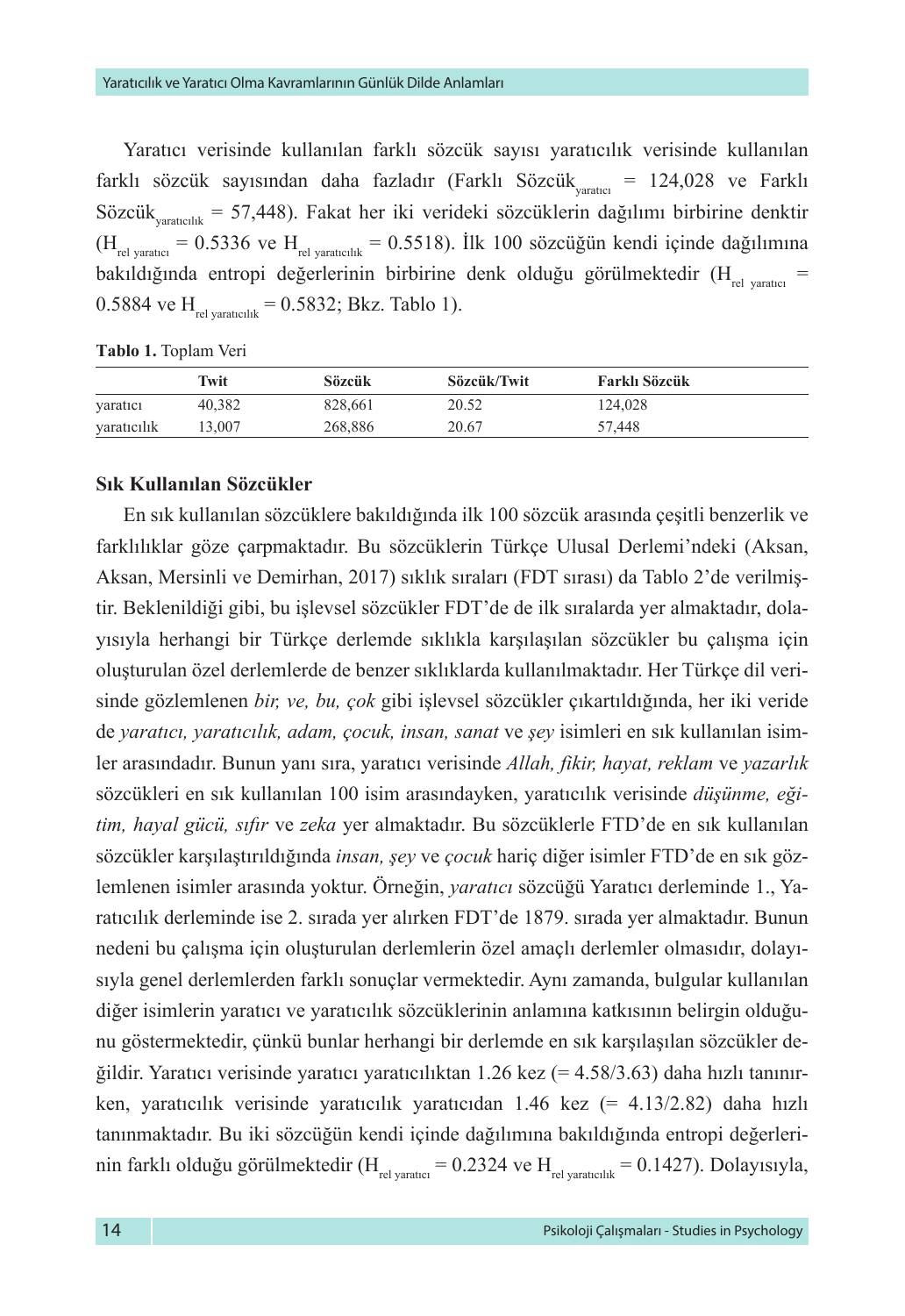yaratıcı twitlerinde yaratıcılık sözcüğünün kullanımı ve yaratıcı ile birlikte tanınması ve veri içinde dağılımı, yaratıcı sözcüğünün kullanımı ve yaratıcılık ile birlikte tanınması durumundan daha yüksektir (Bkz. Tablo 2).

| Yaratıcı    | FDT sırası    | <b>Siklik</b> | <b>Log Siklik</b> | Yaratıcılık | <b>FDT</b> sirasi | <b>S</b> ıklık | <b>Log Siklik</b> |
|-------------|---------------|---------------|-------------------|-------------|-------------------|----------------|-------------------|
| yaratıcı    | 1,879         | 37,608        | 4.58              | yaratıcılık | 2446              | 13,465         | 4.13              |
| varaticilik | 2,446         | 4,255         | 3.63              | varatici    | 1879              | 657            | 2.82              |
| allah       | n/a           | 1,221         | 3.09              | sanat       | 484               | 622            | 2.79              |
| insan       | 45            | 1,158         | 3.06              | sıfır       | n/a               | 475            | 2.68              |
| seyler      | $32$ (sey)    | 905           | 2.96              | zeka        | 3231              | 390            | 2.59              |
| insanlar    | $45$ (insan)  | 802           | 2.90              | haval       | 654               | 383            | 2.58              |
| sanat       | 484           | 789           | 2.90              | insan       | 45                | 295            | 2.47              |
| yazarlık    | 4409          | 711           | 2.85              | eğitim      | 201               | 262            | 2.42              |
| hayat       | 133           | 653           | 2.81              | cocuk       | 70                | 247            | 2.39              |
| adam        | 130           | 604           | 2.78              | düsünme     | 81 (düşün)        | 241            | 2.38              |
| cocuk       | 70            | 601           | 2.78              | gücü        | $180$ (güç)       | 203            | 2.31              |
| fikirler    | $481$ (fikir) | 599           | 2.78              | adam        | 130               | 199            | 2.30              |
| reklam      | 1281          | 594           | 2.77              | seyler      | $32$ (sey)        | 196            | 2.29              |
| fikir       | 481           | 577           | 2.76              |             |                   |                |                   |

**Tablo 2.** En Sık Kulllanılan İlk 100 Sözcük Arasında Yer Alan İsimler

#### **Eşdizimli Sözcükler**

Yaratıcı ve yaratıcılık sözcükleri ile beraber kullanılan eşdizimli sözcüklere bakılmıştır. Yaratıcıdan bir önce ve bir sonra (N±1) sıklıkla ve anlamlı bir şekilde kullanılan sözcükler Tablo 3'te verilmektedir. Buna göre *daha, çok, en, biraz, baya, yüce* ve *aşırı* sözcükleri yaratıcıdan önce; *ol/olun/olmuş, drama, yazarlık, fikirler, şeyler, küfür, küfürler, düşünme* ve *oyuncu* sözcükleri yaratıcıdan sonra sıklıkla ve anlamlı bir şekilde kullanılmaktadır. Örneğin, *drama* sözcüğü bütün veride 1,274 kez, *yaratıcı drama* ifadesi ise 993 kez bulunmaktadır (MI = 4.11663). Ancak, doğal olarak bu sözcükler diğer sözcüklerle de birlikte kullanılmakta, yaratıcı ile bağlantılı  $(\Delta P > 0)$  olsa da bağlantı güçleri farklılıklar göstermektedir. Örneğin, *yaratıcı* ile *yazarlık* arasındaki bağ *yaratıcı* ile *olmuş* arasındaki bağdan daha güçlüdür (*yaratıcı* ± *yazarlık*: MI = 4.37598, ΔP = 0.89;  $\gamma$ aratıcı ± *olmuş*: MI = 4.37598,  $\Delta P = 0.32$ ). Ayrıca, G değerleri G<sub>tar</sub> değerlerinden yüksektir. Dolayısıyla önce/sonra sıralamalarına bağlı olarak sözcükler arası çekim beklenildiği gibidir, ancak sözcükler arası farklılıklar mevcuttur. Örneğin, veride *yaratıcı fikirler* anlamlı bir şekilde çok kullanılmaktadır (MI = 4.11484) ve aralarındaki bağ oldukça güçlüdür (*yaratıcı* ± *fikirler* ΔP = 0.86). Ayrıca *fikirler, yaratıcı* ifadesinden daha çok yer almaktadır (G = 3.81 > G<sub>ters</sub> = 1.65). Dolayısıyla, yaratıcı sözcüğü öbek ve tümce içinde ad (*daha/çok/en yaratıcı*), sıfat (*yaratıcı drama/yazarlık*) ve yüklem olarak/yüklemcil (*yaratıcı ol*) sözcük türü ve görevlerinde kullanılmaktadır (Bkz. Tablo 3).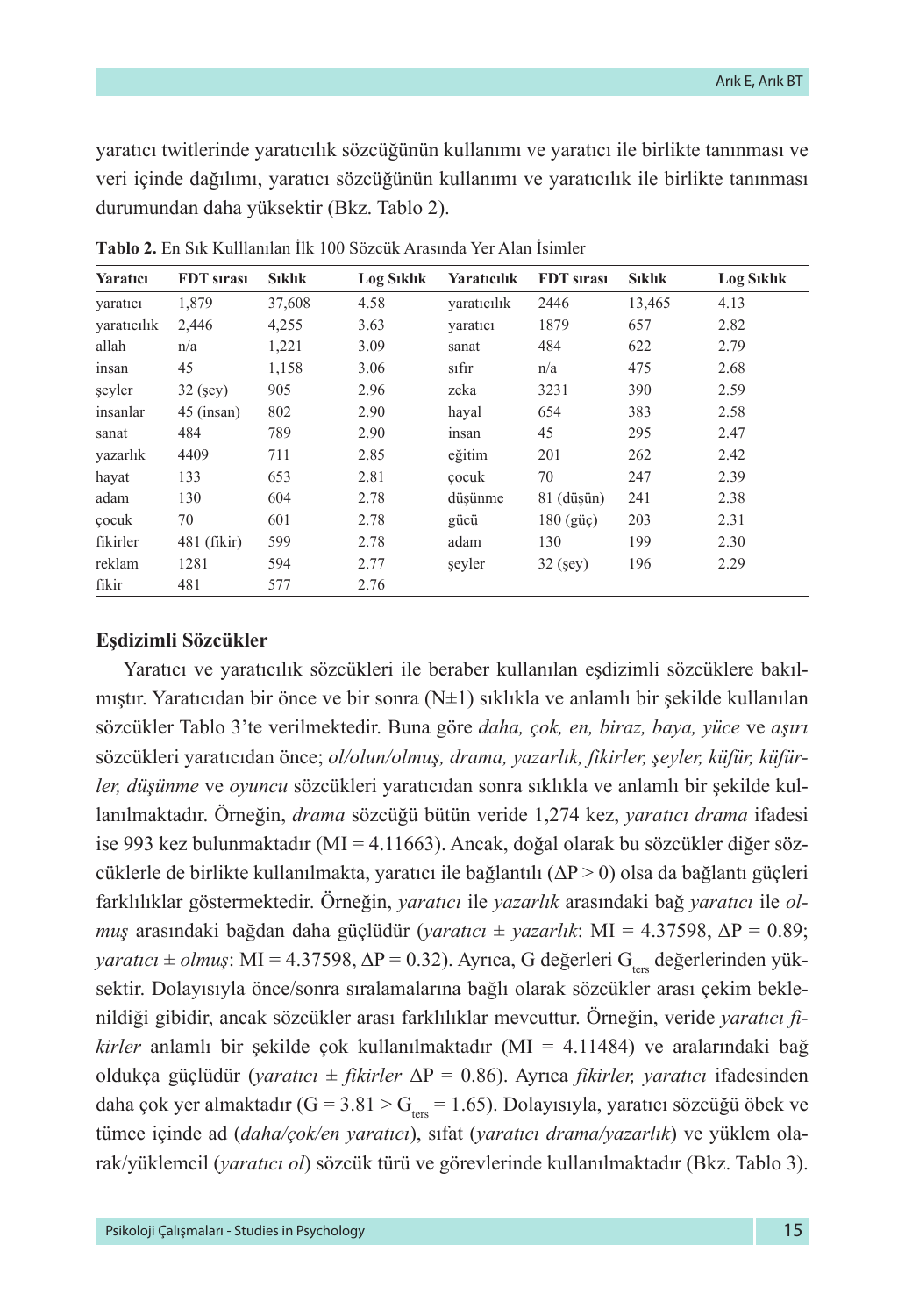| <b>Pozisyon</b> | Sözcük   | Sıklık | Pozisyon Sıklığı | <b>Log Siklik</b> | MI      | ΔP   | G    | $\mathbf{G}_{\mathrm{ters}}$ |
|-----------------|----------|--------|------------------|-------------------|---------|------|------|------------------------------|
| Önce            | daha     | 5,569  | 3,053            | 3.48              | 3.62209 | 0.51 | 5.52 | 2.52                         |
| Önce            | çok      | 6,803  | 3,038            | 3.48              | 3.34993 | 0.40 | 5.65 | 3.09                         |
| Önce            | en       | 4,542  | 1,812            | 3.26              | 3.19825 | 0.36 | 4.99 | 2.78                         |
| Sonra           | olun     | 1,601  | 1,409            | 3.15              | 4.30073 | 0.84 | 4.38 | 1.73                         |
| Sonra           | drama    | 1,274  | 993              | 3.00              | 4.11663 | 0.74 | 4.41 | 0.88                         |
| Önce            | biraz    | 1,853  | 784              | 2.89              | 3.2372  | 0.38 | 4.58 | 0.96                         |
| Sonra           | vazarlık | 711    | 668              | 2.82              | 4.37598 | 0.89 | 3.61 | $-0.56$                      |
| Sonra           | fikirler | 500    | 454              | 2.66              | 4.11484 | 0.86 | 3.81 | 1.65                         |
| Sonra           | οl       | 546    | 391              | 2.59              | 4.03069 | 0.67 | 3.76 | 1.47                         |
| Sonra           | seyler   | 905    | 378              | 2.58              | 3.24352 | 0.37 | 3.67 | 1.19                         |
| Sonra           | küfürler | 420    | 365              | 2.56              | 4.27099 | 0.82 | 3.46 | 0.13                         |
| Sonra           | olmuş    | 907    | 329              | 2.52              | 3.11245 | 0.32 | 3.89 | 1.95                         |
| Önce            | baya     | 482    | 296              | 2.47              | 3.82024 | 0.57 | 3.60 | 1.38                         |
| Önce            | vüce     | 416    | 267              | 2.43              | 3.89051 | 0.60 | 3.45 | 1.41                         |
| Sonra           | düşünme  | 558    | 266              | 2.42              | 3.46683 | 0.43 | 3.39 | 1.26                         |
| Önce            | aşırı    | 385    | 221              | 2.34              | 3.71845 | 0.53 | 3.56 | 1.13                         |
| Sonra           | ovuncu   | 461    | 218              | 2.34              | 3.40746 | 0.43 | 3.46 | 0.32                         |
| Sonra           | küfür    | 462    | 174              | 2.24              | 3.10977 | 0.33 | 3.39 | 0.88                         |

**Tablo 3.** Yaratıcı Sözcüğünden Önce ve Sonra Kullanılan İstatistiksel Olarak Anlamlı Sözcükler

**Not:** n > 300, MI > 3.00

Yaratıcılıktan bir önce ve bir sonra  $(N\pm 1)$  sıklıkla ve anlamlı bir sekilde kullanılan sözcükler Tablo 4'te verilmektedir. Buna göre *biraz, hayalgücü, müthiş* ve *inovasyon* sözcükleri yaratıcılıktan önce; *sıfır, konusunda, lütfen, budur, gerektiren, icat, katıyor, creativity* ve *ister* sözcükleri yaratıcıdan sonra sıklıkla ve anlamlı bir şekilde kullanılmaktadır. Veri dikkatle incelendiğinde *hayalgücü, inovasyon, icat* ve *creativity* sözcükleri kullanıldığında hem bu sözcüklerin hem de yaratıcılık sözcüğünün # işareti ile etiketlendiği görülmektedir. Diğer sözcüklere odaklanıldığında, örneğin *sıfır* sözcüğü bütün veride 512 kez, *yaratıcı drama* ifadesi ise 275 kez bulunmaktadır (MI = 3.94362). Ancak, doğal olarak, bu sözcükler diğer sözcüklerle de birlikte kullanılmakta, yaratıcılık ile bağlantılı (ΔP > 0) olsa da bağlantı güçleri farklılıklar göstermektedir. Örneğin, *yaratıcılık* ile *katıyor* arasındaki bağ *yaratıcı* ile *olmuş* arasındaki bağdan daha güçlüdür (*yaratıcı*   $±$ *yazarlık*: MI = 4.26526, ΔP = 0.86; *yaratıcılık*  $±$  *ister*: MI = 3.16499, ΔP = 0.16). Ayrıca, G değerleri G<sub>ters</sub> değerlerinden yüksektir, dolayısıyla önce/sonra sıralamalarına bağlı olarak sözcükler arası çekim beklenildiği gibidir, ancak sözcükler arası farklılıklar mevcuttur. Örneğin, veride *yaratıcılık sıfır* anlamlı bir şekilde çok kullanılmaktadır (MI = 3.94362) ve aralarındaki bağ görece güçlüdür (*yaratıcılık* ± *sıfır* ΔP = 0.49). Ancak, *sıfır yaratıcılık* ifadesi de *yaratıcılık sıfır*'a yakın kullanılmaktadır (G = 3.87 > G<sub>ters</sub> = 3.24). Bu durum örneğin *yaratıcılık* ± *lütfen*'de gözlemlenmemektedir (G =  $3.07 > G<sub>ters</sub> = 0.80$ ).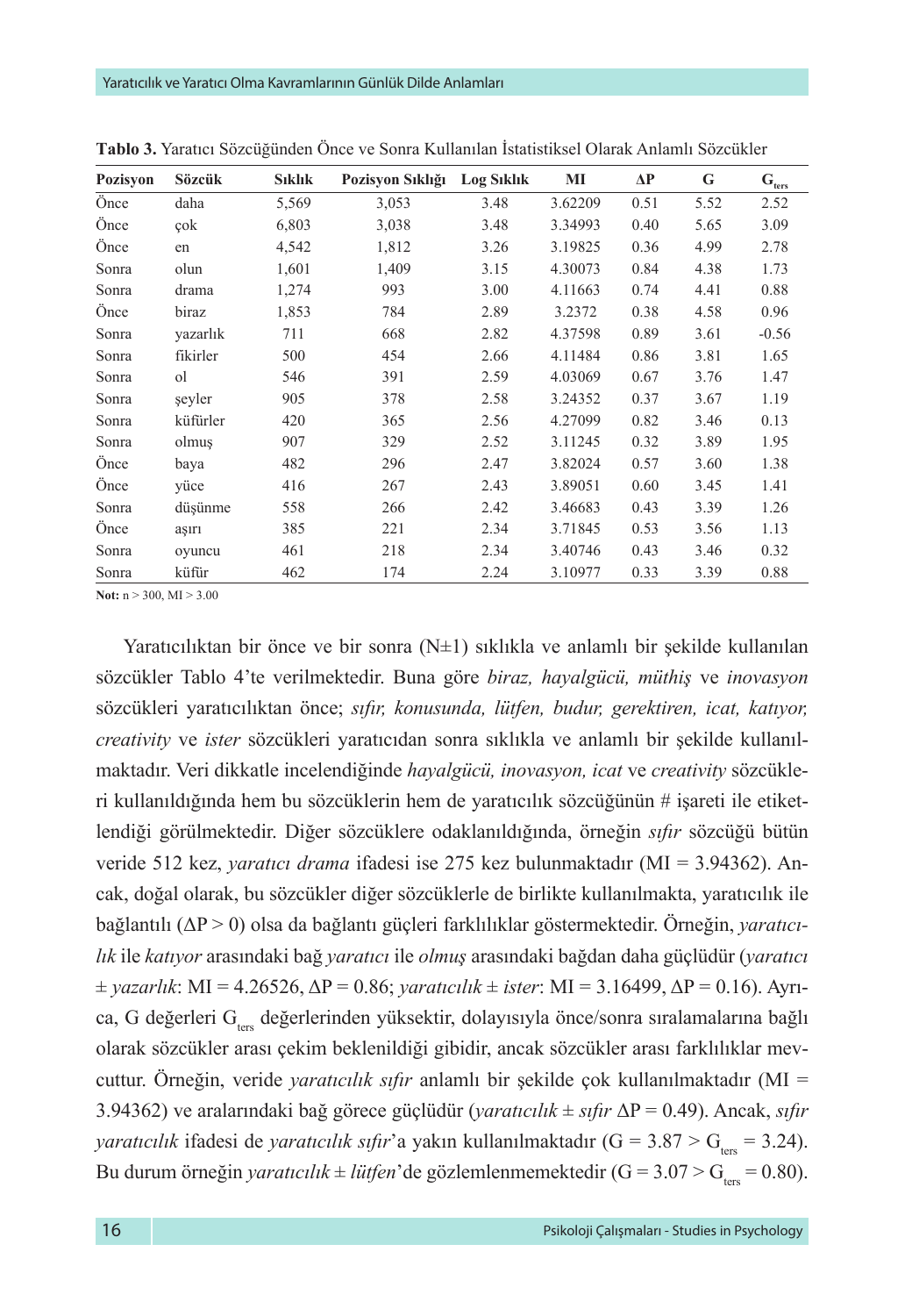Dolayısıyla, yaratıcılık sözcüğü öbek ve tümce içinde ad (*biraz/müthiş yaratıcılık*), sıfat (*yaratıcı drama/yazarlık*), özne yerine (*yaratıcılık sıfır/budur*) ve nesne yerine ([o] *yaratıcılık ister*) sözcük türü ve görevlerinde kullanılmaktadır (Bkz. Tablo 4).

| Pozisyon | Sözcük     | <b>Siklik</b> | Pozisyon Sıklığı | <b>Log Siklik</b> | MI      | <b>DeltaP</b> | G    | $\mathbf{G}_{\underline{\text{ters}}}$ |
|----------|------------|---------------|------------------|-------------------|---------|---------------|------|----------------------------------------|
| Önce     | biraz      | 500           | 312              | 2.49              | 3.39222 | 0.57          | 4.46 | 2.21                                   |
| Sonra    | sıfır      | 512           | 275              | 2.44              | 3.94362 | 0.49          | 3.87 | 3.24                                   |
| Sonra    | konusunda  | 232           | 133              | 2.12              | 3.72817 | 0.52          | 3.28 | 1.65                                   |
| Sonra    | lütfen     | 189           | 100              | 2.00              | 3.47937 | 0.48          | 3.07 | 0.80                                   |
| Sonra    | üzerine    | 215           | 94               | 1.97              | 3.16996 | 0.39          | 3.14 | $-0.03$                                |
| Sonra    | budur      | 125           | 81               | 1.91              | 3.85737 | 0.60          | 2.68 | 1.22                                   |
| Önce     | hayalgücü  | 118           | 78               | 1.89              | 3.94486 | 0.61          | 2.80 | 1.24                                   |
| Sonra    | gerektiren | 94            | 70               | 1.85              | 3.90983 | 0.69          | 2.58 | $-0.74$                                |
| Sonra    | icat       | 110           | 57               | 1.76              | 3.7683  | 0.47          | 2.54 | $-0.80$                                |
| Önce     | müthis     | 172           | 57               | 1.76              | 3.17885 | 0.28          | 2.90 | 1.72                                   |
| Sonra    | katiyor    | 57            | 52               | 1.72              | 4.26526 | 0.86          | 1.78 | $-0.98$                                |
| Sonra    | creativity | 146           | 48               | 1.68              | 3.17805 | 0.28          | 2.57 | 1.64                                   |
| Önce     | inovasyon  | 216           | 47               | 1.67              | 3.23225 | 0.17          | 2.58 | 2.50                                   |
| Sonra    | ister      | 183           | 38               | 1.58              | 3.16499 | 0.16          | 2.42 | 1.82                                   |

**Tablo 4.** Yaratıcılık Sözcüğünden Önce ve Sonra Kullanılan İstatistiksel Olarak Anlamlı Sözcükler

**Not:**  $N > 100$ , MI  $> 3.00$ 

# **Çok Sözcüklü Yapılar (n-grams)**

Çok sözcüklü yapılara bakılarak sık kullanılan sözdizimsel yapılar ve donmuş ifadeler ortaya çıkartılmıştır. Her iki veride bir eşdizim yapısı olan *X ve Y* sözdizimsel yapısı gözlemlenmiştir. *Yaratıcı ve .../...ve yaratıcı* eşdizimsel yapısında sıklıkla *güzel* (55), *yenilikçi* (47), *eğlenceli* (43) ve *özgün* (40) kullanılırken; *yaratıcılık ve* ...*/...ve yaratıcılık* eşdizimsel yapısında *keşif* (38), *hayal* (31), *sanat* (20) kullanılmaktadır. Dolayısıyla eşdizim yapısında yaratıcının çeşitli sıfatlarla, yaratıcılığın ise çeşitli isimlerle beraber kullanıldığı; böylelikle yaratıcının sıfat, yaratıcılığın ise ad görevinde kullanıldığı bulunmuştur. Yaratıcı verisinde ayrıca bir tanımlama yapısı olan *X bir Y* sözdizimsel yapısında ad olarak kullanıldığı gözlemlenmiştir. *Yaratıcı bir...* tanımlama yapısında *isim*  (131), *fikir* (123) ve *şey* (109); *...bir yaratıcı* tanımlama yapısında ise *rızık veren* (54)/ *verecek* (15) *bir* çok sözcüklü yapısı sıklıkla gözlemlenmektedir.

Donmuş ifade olarak yaratıcı verisinde *biraz (daha) yaratıcı olun* (447), *bu kadar yaratıcı* (335), *gördüğüm en yaratıcı* (242) ve *gerçekten çok yaratıcı* (154) gibi çok sözcüklü yapılar sıklıkla kullanılmaktadır. Yaratıcılık verisinde ise *yaratıcılık yok* (285), *(bu) nasıl bir yaratıcılık* (98), *biraz daha yaratıcılık* (*lütfen*) (76) ve *bu kadar yaratıcılık* (62) gibi çok sözcüklü yapılar sıklıkla yer almaktadır. Bu bulgular ise hem yaratıcının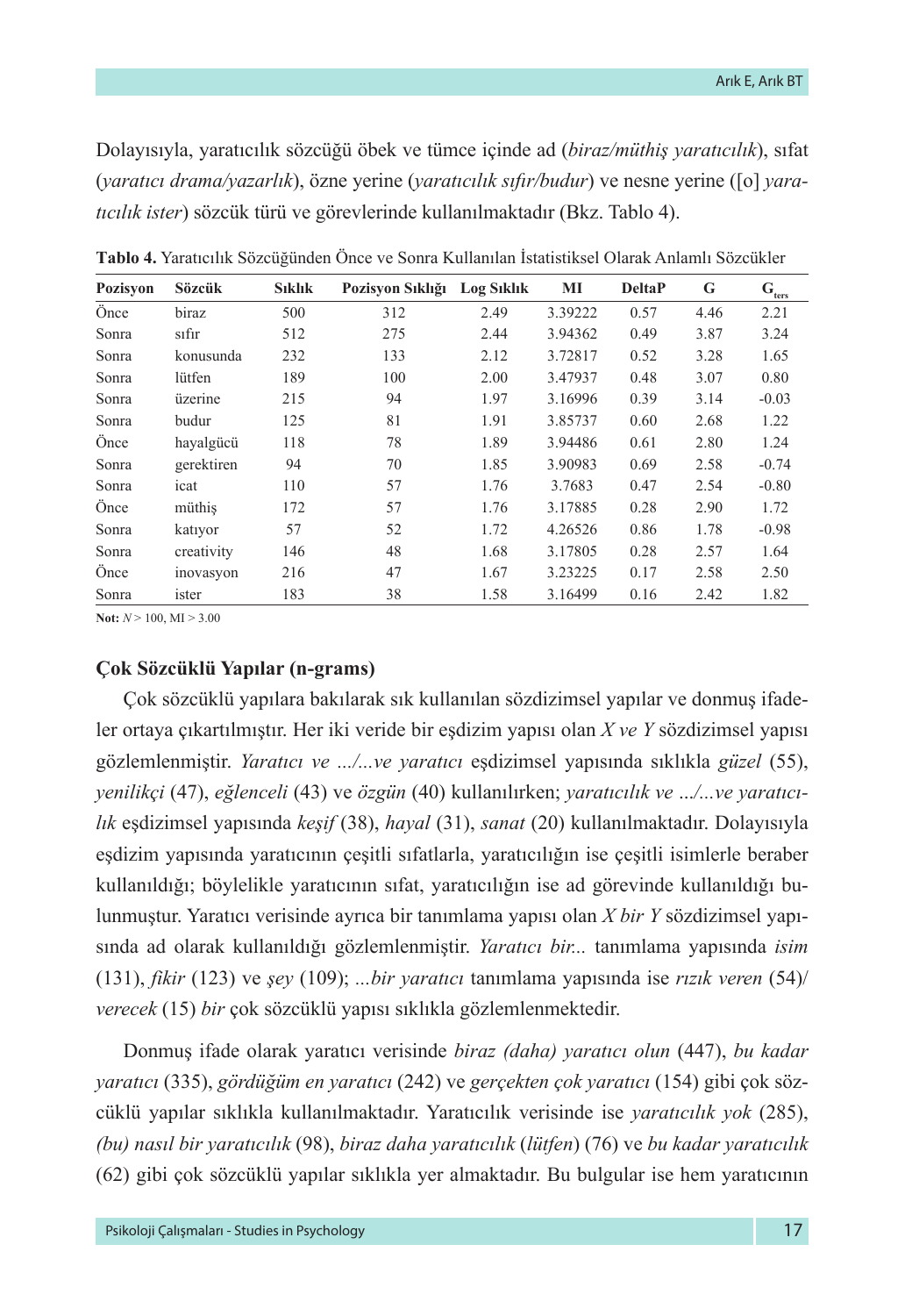hem yaratıcılığın aşamalandırılabilir (örn., aşamalı sıfat) olduğunu, ama sadece yaratıcılığın mutlak varlığının (var/yok) olabileceğini göstermektedir.

#### **Sözcük Karşılaştırması**

Yaratıcı ve yaratıcılık sözcükleri ile birlikte kullanılan sözcükler arasında fark olup olmadığını ortaya koymak amacıyla iki veri seti birbirleriyle karşılaştırılmıştır (Bkz. Tablo 5). Buna göre, beklenildiği üzere yaratıcı sözcüğü yaratıcı verisinde yaratıcılık verisinden anlamlı bir şekilde (LL = 16,726.97,  $p < .001$ ) 18.57 kez (= 2<sup>4.2152</sup>) daha fazla kullanılmakta; aynı şekilde, yaratıcılık sözcüğü yaratıcılık verisinde yaratıcı verisinden anlamlı bir şekilde (LL = 21,154.5, *p* < .001) 9.75 kez (= 23.2858) daha fazla kullanılmaktadır. Bunun yanı sıra, yaratıcı verisinde *ol/olun, drama, yazarlık, küfürler* ve *intikam* sözcükleri yaratıcılık verisinden anlamlı bir şekilde daha fazla kullanılmaktadır. Yaratıcılık verisinde ise *sıfır, hayalgücü, creativity, yetenek* ve *budur* sözcükleri yaratıcı verisinden anlamlı bir şekilde daha fazla kullanılmaktadır. Dolayısıyla, her iki sözcüğün ad görevlerinde kullanılması anlamlı bir şekilde farklı değilken, yaratıcının sıfat görevinde kullanılması *drama, yazarlık, küfürler* ve *intikam* sözcükleri gibi adlarla birlikte kullanılmasına göre yaratıcılıktan farklılaşmaktadır. Ayrıca, yaratıcının yüklem yerine/yüklemcil (*yaratıcı ol*) kullanılması ile yaratıcılığın özne yerine (*yaratıcılık sıfır/budur*) kullanılması birbirinden anlamlı olarak farklıdır. *Hayalgücü, creativity, yetenek* gibi sözcükler ise yaratıcılığı yaratıcıdan bağlamsal olarak ayırt etmektedir.

| yaratıcı X yaratıcılık | Sıklık        | LL        | <b>LHR</b> |
|------------------------|---------------|-----------|------------|
| yaratıcı               | 37,608        | 16,726.97 | 4.2152     |
| olun                   | 1,601         | 588.76    | 3.3485     |
| drama                  | 1,274         | 363.31    | 2.5621     |
| yazarlık               | 711           | 229.37    | 2.8957     |
| οl                     | 546           | 149.55    | 2.469      |
| küfürler               | 420           | 169.24    | 3.7685     |
| yüce                   | 416           | 141.99    | 3.0767     |
| intikam                | 347           | 195.06    | 7.815      |
| yaratıcılık X yaratıcı | <b>Siklik</b> | MI        | <b>LHR</b> |
| yaratıcılık            | 13,465        | 21,154.5  | 3.2858     |
| sifir                  | 475           | 698.89    | 3.1492     |
| hayalgücü              | 118           | 146.53    | 2.7251     |
| creativity             | 139           | 140.08    | 2.3165     |
| yetenek                | 150           | 145.57    | 2.2527     |
| budur                  | 124           | 107.03    | 2.0702     |

**Tablo 5.** Yaratıcı ve Yaratıcılık Sözcüklerinin Yer Aldığı Metinlerde Anlamlı Olarak Birbirinden Farklı Kullanılan Sözcükler

**Not:**  $n_{\text{varate}} > 300$ ,  $n_{\text{varatelik}} > 100$ ,  $p < .001$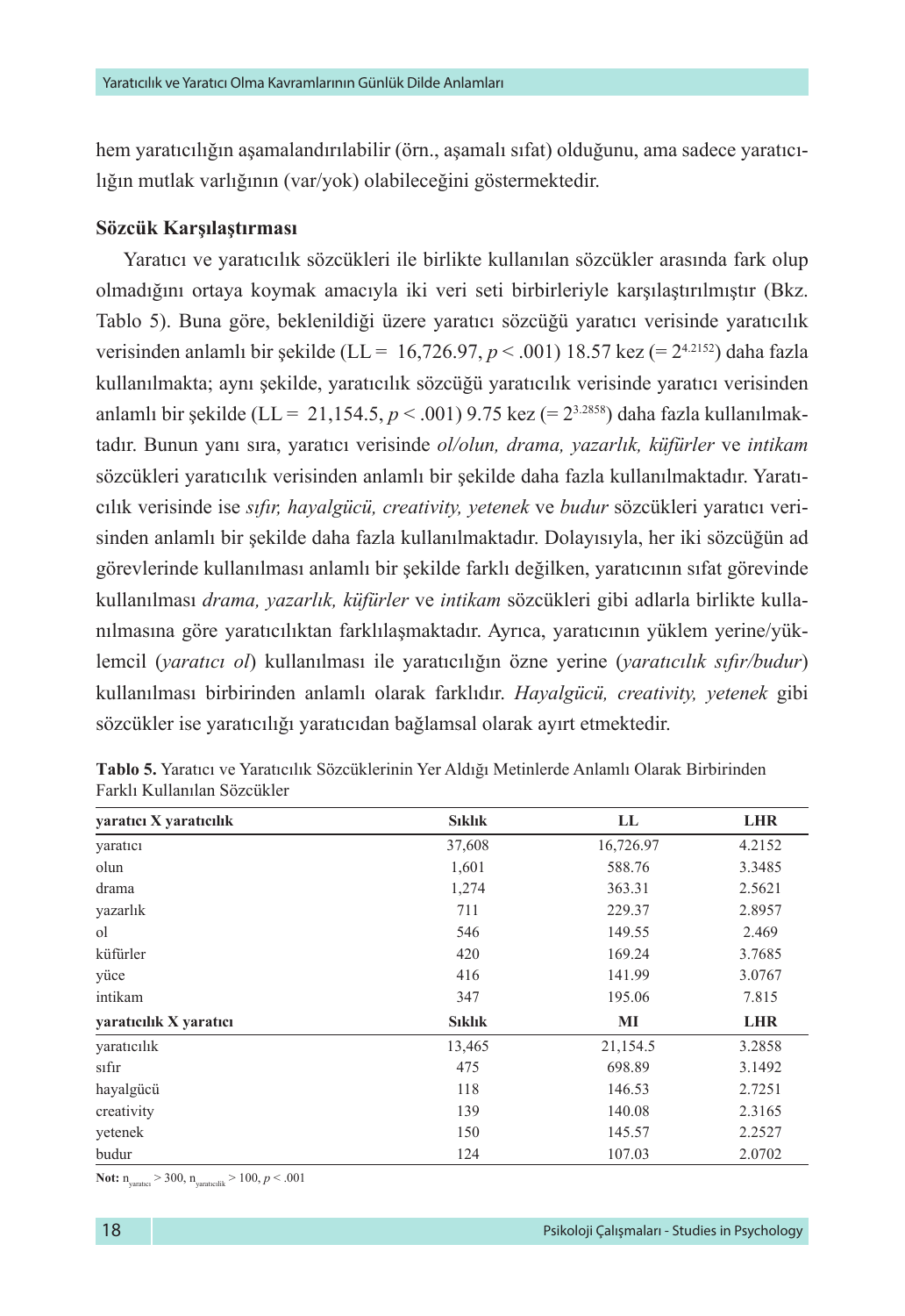# **İlkörnekler**

Bulgular dikkate alınarak yaratıcı ve yaratıcılık sözcüklerinin ilk örnekleri Şekil 1 ve 2'de şematik olarak verilmiştir. Buna göre ve sıklık sıraları göz önüne alınarak, yaratıcı sözcüğü *nitelik, nicelik, inanç, kişi, şey, sanat, zaman, meslek, zihin, dil* üst kategorileri ile bağlantılıyken; yaratıcılık sözcüğü *nitelik, nicelik, sanat, zihin, kişi, eğitim, şey* üst kategorileri ile bağlantılıdır. Burada *nitelik, nicelik, sanat, zihin, kişi, şey* üst kategorilerinin her iki sözcük için kullanıldığı; ancak *inanç* (Allah, yüce, vb.), *zaman* (yaratıcı hayat, vb.), *meslek* (yaratıcı yazarlık, vb.), *dil* (yaratıcı küfürler, vb.) üst kategorilerinin yaratıcı için, *eğitim* (yaratıcılık eğitimi, vb.) üst kategorisinin ise yaratıcılık için daha sık kullanıldığı dikkat çekici bir bulgudur (Bkz. Şekil 1 ve Şekil 2).

|              | NİTELİK NİCELİK İNANC |                                                                                                                                                              | KİSİ                                    | <b>SEY</b>                                                                                                      | SANAT |                                          | ZAMAN MESLEK                                               | <b>ZİHİN</b> | DİL | . |
|--------------|-----------------------|--------------------------------------------------------------------------------------------------------------------------------------------------------------|-----------------------------------------|-----------------------------------------------------------------------------------------------------------------|-------|------------------------------------------|------------------------------------------------------------|--------------|-----|---|
|              |                       |                                                                                                                                                              |                                         |                                                                                                                 | ⇓     |                                          |                                                            |              |     |   |
|              |                       | <daha, aşırı,="" biraz,="" en,="" yüce,="" çok,=""> <i>yaratıcı</i> <olun, drama,="" düşünme,="" fikir,="" küfür,="" oyuncu="" yazarlık,=""></olun,></daha,> |                                         |                                                                                                                 |       |                                          |                                                            |              |     |   |
|              |                       |                                                                                                                                                              |                                         |                                                                                                                 |       |                                          | ve <güzel, eğlenceli,="" yenilikçi,="" özgün,=""></güzel,> |              |     |   |
|              |                       |                                                                                                                                                              |                                         |                                                                                                                 |       | $\text{bir}$ $\leq$ isim, fikir, sey $>$ |                                                            |              |     |   |
|              |                       |                                                                                                                                                              | <rizik verecek="" veren=""> bir</rizik> |                                                                                                                 |       |                                          |                                                            |              |     |   |
| biraz (daha) |                       |                                                                                                                                                              |                                         |                                                                                                                 |       | olun!                                    |                                                            |              |     |   |
|              |                       |                                                                                                                                                              |                                         | <bu kadar<="" th=""><th></th><th><math>\ldots</math>&gt;</th><th></th><th></th><th></th><th></th></bu>          |       | $\ldots$ >                               |                                                            |              |     |   |
|              |                       |                                                                                                                                                              |                                         | <gördüğüm en<="" th=""><th></th><th><math>\ldots</math>&gt;</th><th></th><th></th><th></th><th></th></gördüğüm> |       | $\ldots$ >                               |                                                            |              |     |   |
|              |                       |                                                                                                                                                              |                                         | <gercekten cok<="" th=""><th></th><th><math>!/</math>&gt;</th><th></th><th></th><th></th><th></th></gercekten>  |       | $!/$ >                                   |                                                            |              |     |   |

**Şekil 1.** *Yaratıcı* Sözcüğünün İlk Örneğinin Şematik Gösterimi

| <b>NITELIK</b> | NICELIK | <b>SANAT</b> | <b>ZİHİN</b>                                                      | KİSİ | EĞİTİM                                                                                                                                         | <b>SEY</b> | $\cdots$ |
|----------------|---------|--------------|-------------------------------------------------------------------|------|------------------------------------------------------------------------------------------------------------------------------------------------|------------|----------|
|                |         |              |                                                                   | ⇓    |                                                                                                                                                |            |          |
|                |         |              |                                                                   |      | <br>biraz, müthiş, hayalgücü, inovasyon,> varatıcılık <sıfır, budur,="" creativity,="" icat,="" konusunda,="" lütfen,="" üzerine,=""></sıfır,> |            |          |
|                |         |              |                                                                   |      | ve <kesif, hayal,="" sanat=""></kesif,>                                                                                                        |            |          |
|                |         |              |                                                                   |      | yok!                                                                                                                                           |            |          |
|                |         |              | bu nasil bir                                                      |      |                                                                                                                                                |            |          |
|                |         |              | biraz daha                                                        |      | (lütfen)!                                                                                                                                      |            |          |
|                |         |              | <bu kadar<="" th=""><th></th><th>&gt;</th><th></th><th></th></bu> |      | >                                                                                                                                              |            |          |
|                |         |              |                                                                   |      |                                                                                                                                                |            |          |

**Şekil 2.** *Yaratıcılık* Sözcüğünün İlk Örneğinin Şematik Gösterimi

Bu üst kategorilerin yanı sıra hem yaratıcı hem de yaratıcılık ile eşuyum (*yaratıcı/ yaratıcılık ve X*) kalıbı anlamlı bir şekilde kullanılırken, yaratıcı ile ayrıca tanımlama (*X bir Y*) kalıpları kullanılmaktadır. Ayrıca, her iki sözcük de *biraz daha yaratıcı olun, biraz daha yaratıcılık lütfen* gibi çeşitli çok sözcüklü birimlerde anlamlı bir şekilde sıklıkla gözlemlenmiştir.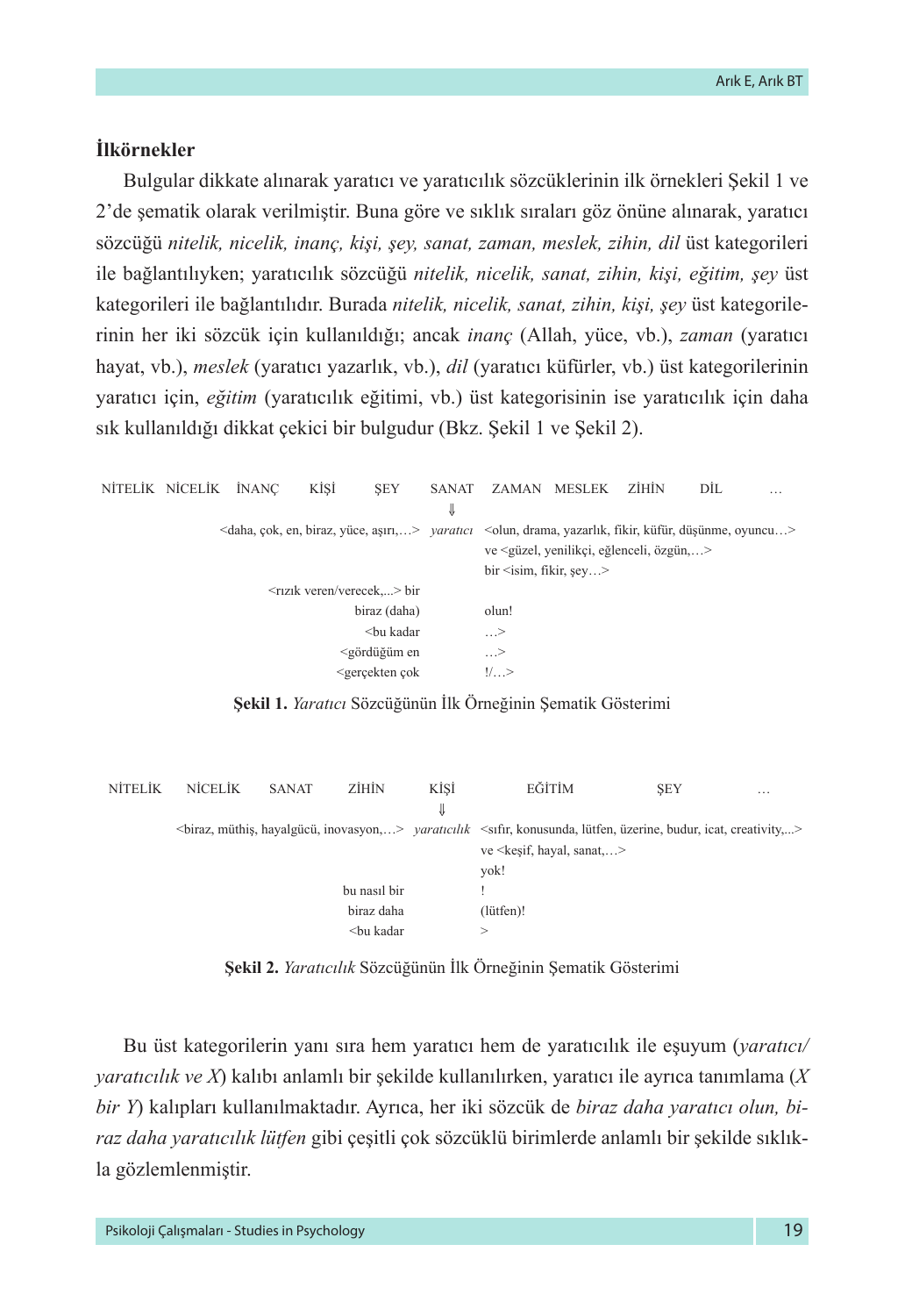# **TARTIŞMA**

Bu çalışmada yaratıcı ve yaratıcılık kavramlarının günlük dilde ne anlamlara geldiği ve nasıl kullanıldığı sosyal medyadan elde edilen verilerle, Büyük Veri yöntemleri, derlem dilbilim ve ilkörnek kuramlarıyla ortaya çıkartılmıştır. Bulgulara göre, günlük dilde yaratıcı ve yaratıcılık kavramları sözlüksel ve bilimsel tanımlarla kimi noktalarda örtüşmekte kimi noktalarda ayrışmaktadır. Sözcük düzeyinde, sözlüklerde kullanılan zeka, düşünce, düşünme, hayal gücü gibi kavramlar günlük dilde de sıklıkla kullanılmaktadır, dolayısıyla örtüşmektedir. Ancak sözlüklerde yaratıcı tanımı için kullanılan "kreatif" sözcüğü günlük dilde sıklıkla kullanılmamakla birlikte yaratıcılık sözcüğünün İngilizce karşılığı olan *creativity* hashtag (#) işaretiyle birlikte sıklıkla kullanılmaktadır, dolayısıyla ayrışmaktadır. Bununla birlikte bilim alanlarında kullanılan farklı yolları kullanma, farklı düşünme gibi ifadeler günlük dilde sıklıkla karşımıza çıkarken ve örtüşürken; problem çözme ve motivasyon gibi kavramlar nadir kullanılmaktadır ve dolayısıyla ayrışmaktadır. Bu nedenlerle, sözlüklerde ve bilimsel tanımlarda zeka, düşünce, düşünme, hayal gücü, kreatif (creativity), farklı yolları kullanma, farklı düşünme, problem çözme ve motivasyon gibi sözcüklerden yararlanılmalı, ancak özellikle işevuruk/operasyonel tanımlarda problem çözme ve motivasyon gibi günlük dilde pek karşılaşılmayan kavramlar kullanıldığında kastedilen şeyler belirtilmelidir.

Çalışmanın bulgularına göre, sözlük ve bilimsel tanımlarla günlük dildeki kullanımlar arasındaki sözcük düzeyindeki örtüşme ve ayrışmalara ilaveten, günlük dilde yaratıcı ve yaratıcılık ile ilgili kullanılan kalıplar sözlük ve bilimsel tanımlara eklendiğinde bu soyut kavramların anlaşılması daha da kolaylaşacaktır. Bunlar arasında *rızık veren yaratıcı* ve *biraz daha yaratıcılık lütfen* gibi kalıplar sayılabilir.

Sosyal medya verileriyle yapılan bu çalışmanın bulguları, Türkçe konuşan kişilerin cevapladığı açık uçlu sorularla ve gazete haberlerinde yaratıcı/lık sözcüklerinin kullanımlarıyla ilgili daha önce yapılan çalışmaların (Arık ve Öztop, 2016; Arık ve ark., 2016) bulgularıyla kimi noktalarda örtüşmekte kimi noktalarda ayrışmaktadır. Bu çalışmada gözlemlendiği gibi kreatif sözcüğü ne açık uçlu soruların cevaplarında (Arık ve Öztop, 2016) ne de gazetelerde kulanılmamıştır (Arık ve ark., 2016). Yine hem bu çalışmada hem de bahsi geçen önceki çalışmalarda farklı, eğlenceli, sanat, Allah/Tanrı, pratik gibi kavramlar sıklıkla kullanılmıştır. Ancak, belli başlı siyasetçi, girişimci, mucit kişiler açık uçlu sorularla yapılan çalışmadaki cevaplarda kullanılırken, bu çalışmada sıklıkla kullanılmamaktadır.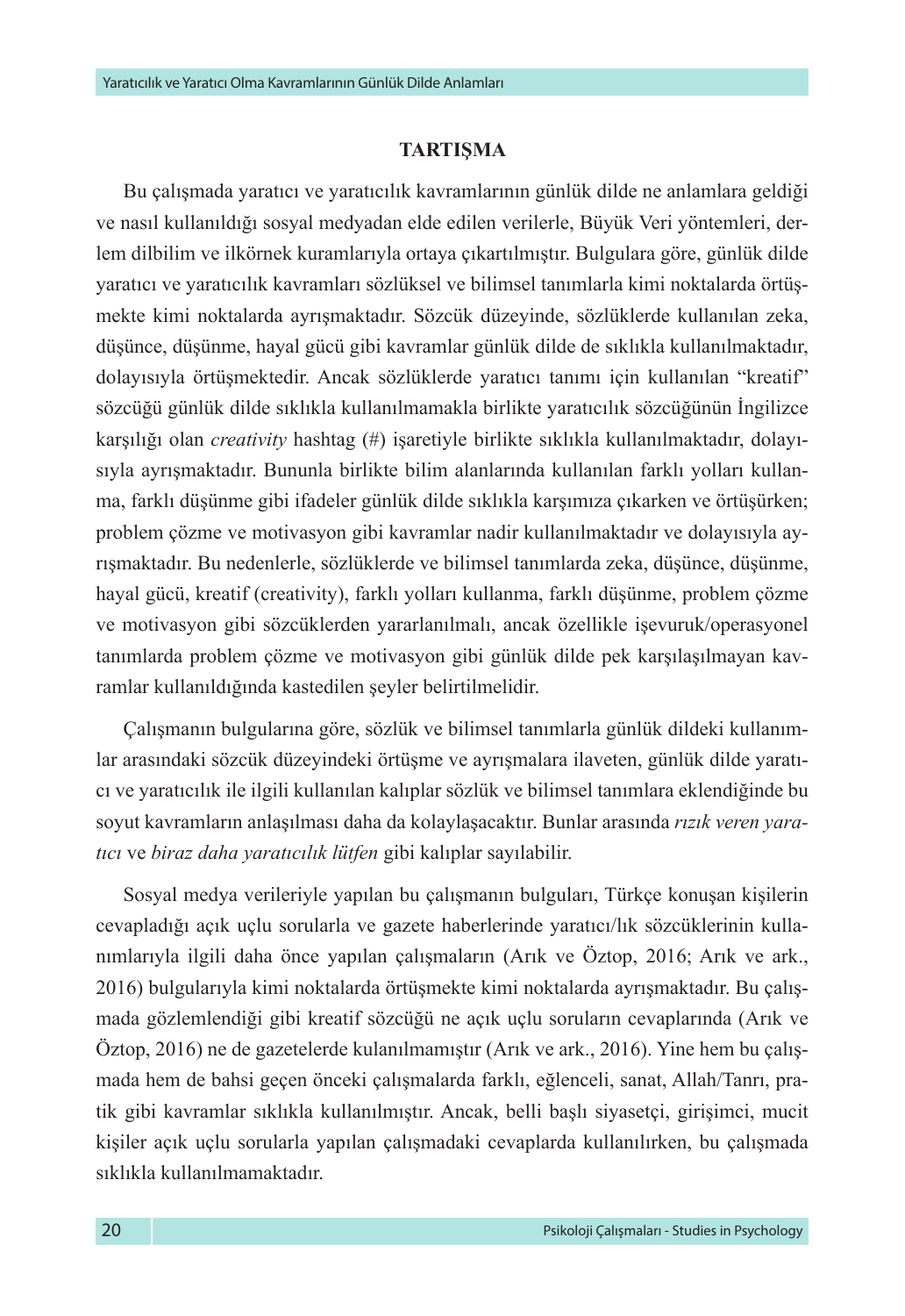Ayrıca, bu çalışmanın ortaya koyduğu ilkörneklerin üst kategorileri ile önceki çalışmaların ortaya koyduğu üst kategoriler arasında da benzerlikler ve farklılıklar mevcuttur. Bu çalışmada yaratıcı sözcüğünün *nitelik, nicelik, inanç, kişi, şey, sanat, zaman, meslek, zihin, dil* üst kategorileri ile bağlantılı olduğu; yaratıcılık sözcüğünün ise *nitelik, nicelik, sanat, zihin, kişi, eğitim, şey* üst kategorileri ile bağlantılı olduğu bulunmuştur. Bu çalışmada sıklıkla gözlemlenen *zaman* (yaratıcı hayat vb.) ve *eğitim* (yaratıcılık eğitimi vb.) üst kategorileri önceki çalışmalarda sıklıkla gözlemlenmemiştir (Arık ve Öztop, 2016; Arık ve ark., 2016). Mevcut çalışmada sosyal medyada KİŞİ kategorisi çocuk, insan, adam vb. sözcüklerle daha sık kullanılırken, önceki çalışmalarda açık uçlu sorulara verilen cevaplarda ve gazetelerde müzisyen, Atatürk, Steve Jobs gibi sözcüklerle kullanılmaktadır. Ayrıca, yine söz konusu çalışmalarda gazetelerde *davranış* (intikam vb.) ve *aktivite* (reklam, marka, protesto, kampanya, eylem vb.) kategorileri sıklıkla yer alırken, bu çalışmanın bulguları arasında sıklıkla gözlemlenmemiştir. Bu benzerlikler ve farklılıklar sözlük tanımlarındaki yenilemeleri ve bilimsel tanımlarda farklılıkların belirtilmesini işaret ettiği gibi Derlem Anlambilim Kuramında anlamın bağlam ve türden (genre) bağımsız düşünülmemesi gerektiğini göstermektedir. Bu nedenle, yaratıcı ve yaratıcılık kavramlarını ortaya çıkartmak için farklı bağlam ve türde yapılan çalışmalara daha çok ihtiyaç duyulmaktadır.

Yaratıcılık üzerine yazılan iki ayrı çalışmada toplam 90 makaleden elde edilen derlemler kullanılarak yapılan İngilizce dili üzerine çalışmalar (Jordanous, 2010; Jordanous ve Keller, 2016) ile bu çalışmanın bulguları kısmen karşılaştırılabilir. İngilizce üzerine yapılan çalışmalarda ve bu çalışmada yaratıcılığın yaratıcı bireylerle ve yetenekle ilgili olduğu gözlemlenmektedir. Ancak İngilizcede karşılaşılan bilişsel süreçler, orjinallik, keşif, özgürlük, çeşitlilik gibi kavramlar Türkçe üzerine yaptığımız çalışmada bulunmamıştır (Jordanous, 2010; Jordanous ve Keller, 2016). Benzer şekilde, Türkçede yaratıcı ve yaratıcılık EĞİTİM ve İNANÇ üst kategorileriyle birlikte kullanılırken İngilizcede kullanılmamaktadır. Bunun iki nedeni olabilir. Birincisi, bu iki dilde yaratıcı ve yaratıcılık kavramları anlamsal olarak yukarda bahsettiğimiz gibi tamamen örtüşmemektedir. İkincisi, Derlem Dilbilim Kuramının da altını çizdiği gibi anlam, bağlam ve dil kullanım türünden bağımsız değildir. Önceki çalışmaların (Arık ve Öztop, 2016; Arık ve ark., 2016) ve bu çalışmanın bulguları arasındaki farklılıklar bunu desteklemektedir. Ayrıca, İngilizce dili üzerine yapılan çalışmalardaki bulgular bilimsel metinlerden elde edilirken, Türkçe üzerine yaptığımız bu çalışma sosyal medyadan alınan verilerde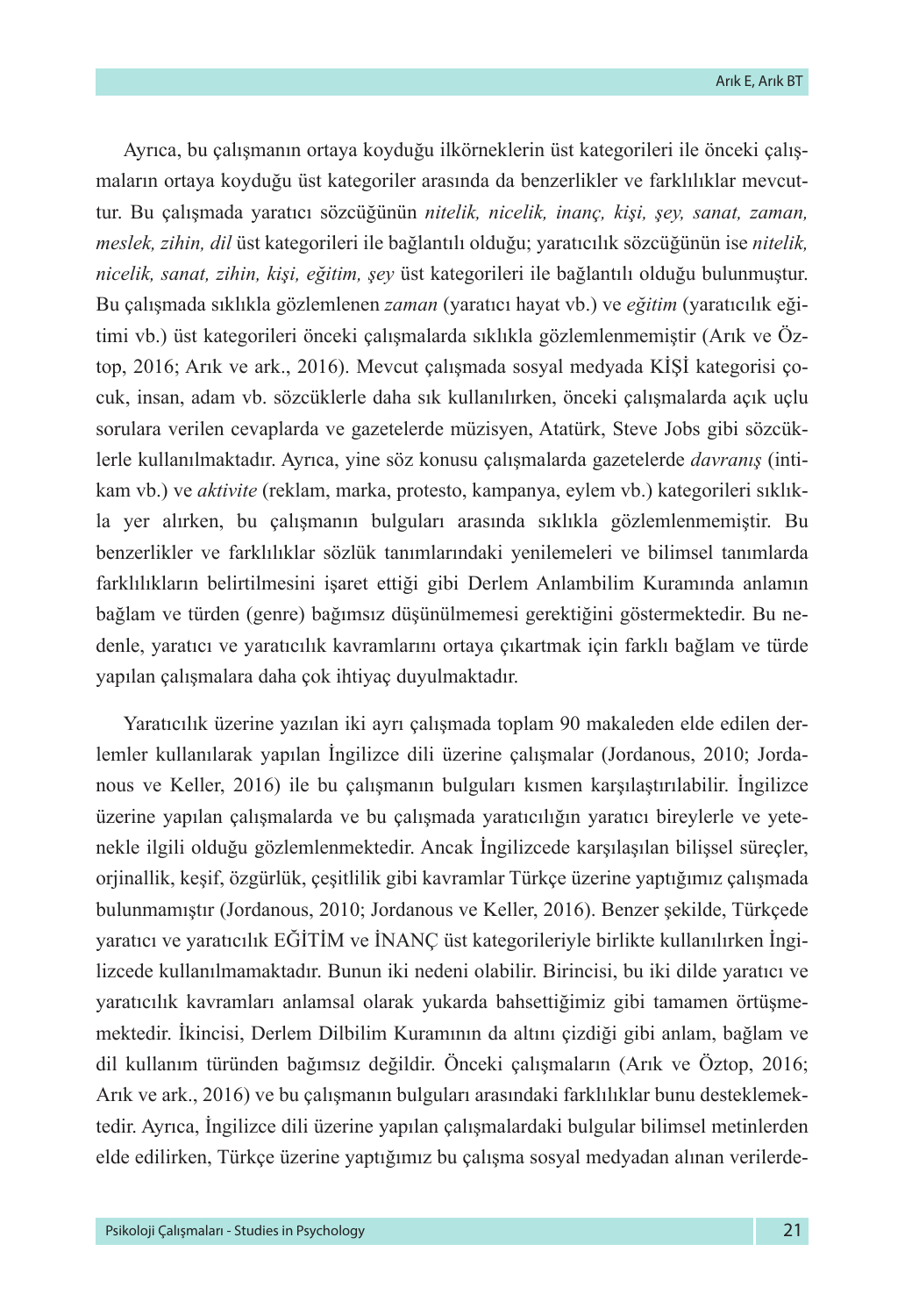ki günlük dilden elde edilmiştir. Dolayısıyla, bilişsel süreçler, orjinallik, keşif, özgürlük, çeşitlilik gibi sözcüklerin günlük dil bağlamında kullanılmaması Türkçede yaratıcılık ile kullanılmıyor anlamına gelmemektedir. Gelecek çalışmada yaratıcılık konusunda Türkçe yazılan makaleler aynı yöntemlerle incelenip bu hipotezin test edilmesi planlanmaktadır.

Bu çalışmanın çeşitli sınırlılıkları vardır. Birincisi, bu çalışmada sadece yaratıcı ve yaratıcılık sözcüklerine odaklanılmıştır, ancak bu sözcüklerle ilgili olan aynı kökten türemiş yarat ve yaratmak gibi sözcükler ve yaratıcım ve yaratıcılığı gibi bu sözcüklerin türetilmiş halleri dikkate alınmamıştır. Oysa Derlem Anlambilim Kuramına göre lemma ve çekimli haller de bir kavramın anlamına katkıda bulunmaktadır. İkincisi, bu çalışmada yaratıcı ve yaratıcılık sözcükleri araştırılırken bu sözcüklerle ilgili olabilecek yetenekli, mucit vb. gibi yakın anlamlı sözcükler araştırılmamıştır. Bu sözcükler de incelendiğinde yaratıcı ve yaratıcılığın yakın anlamlı sözcüklerle ne ölçüde örtüştüğü ve ne ölçüde ayrıştığı da ortaya çıkarılabilir. Gelecek araştırmalar bu tip sınırlılıkları dikkate alarak yürütülmelidir.

**Hakem Değerlendirmesi:** Dış bağımsız.

**Çıkar Çatışması:** Yazarlar çıkar çatışması bildirmemiştir.

**Finansal Destek:** Yazarlar bu çalışma için finansal destek almadığını beyan etmiştir.

**Peer-review:** Externally peer-reviewed.

**Conflict of Interest:** The authors have no conflict of interest to declare. **Grant Support:** The authors declared that this study has received no financial support.

#### **Kaynakça/References**

- Akben, C. ve Coşkun, H. (2018). A pilot study: Humor and creativity. *The International Journal of Indian Psychology, 6*(3), 15-19. doi: 10.25215/0603.82
- Aktamış, H. ve Can, B. T. (2007). Fen öğretmen adaylarının yaratıcılık inançları. *E-journal of New World Sciences Academy, 2*(4), 484-499.
- Anthony, L. (2018). AntConc (Version 3.5.7) [Computer Software]. Tokyo, Japan: Waseda University. Erişim adresi:<http://www.laurenceanthony.net/software>
- Arık, E. ve Arık, B. T. (2019a). Büyük Veri ve Derlem Anlam Bilim açısından psikolog ve psikoloji. *İnsan & Toplum, 9*(4), 87-114. doi: 10.12658/M0324
- Arık, E. ve Arık, B. T. (2019b). Büyük Veri ve Derlem Anlam Bilim açısından psikolog ve psikoloji. *Psikoloji Çalışmaları, 39*(1), 151-178. doi: 10.26650/SP2019-0011
- Arık, E. ve Öztop, P. (2016). Yaratıcı ve yaratıcılık: Anlam, gönderim ve kavramsallaştırma. B. Savaş, D. Yüksel, D. Fidan, B. Öztürk ve B. İnan Karagül (Ed.), *29. Ulusal Dilbilim Kurultayı Bildirileri*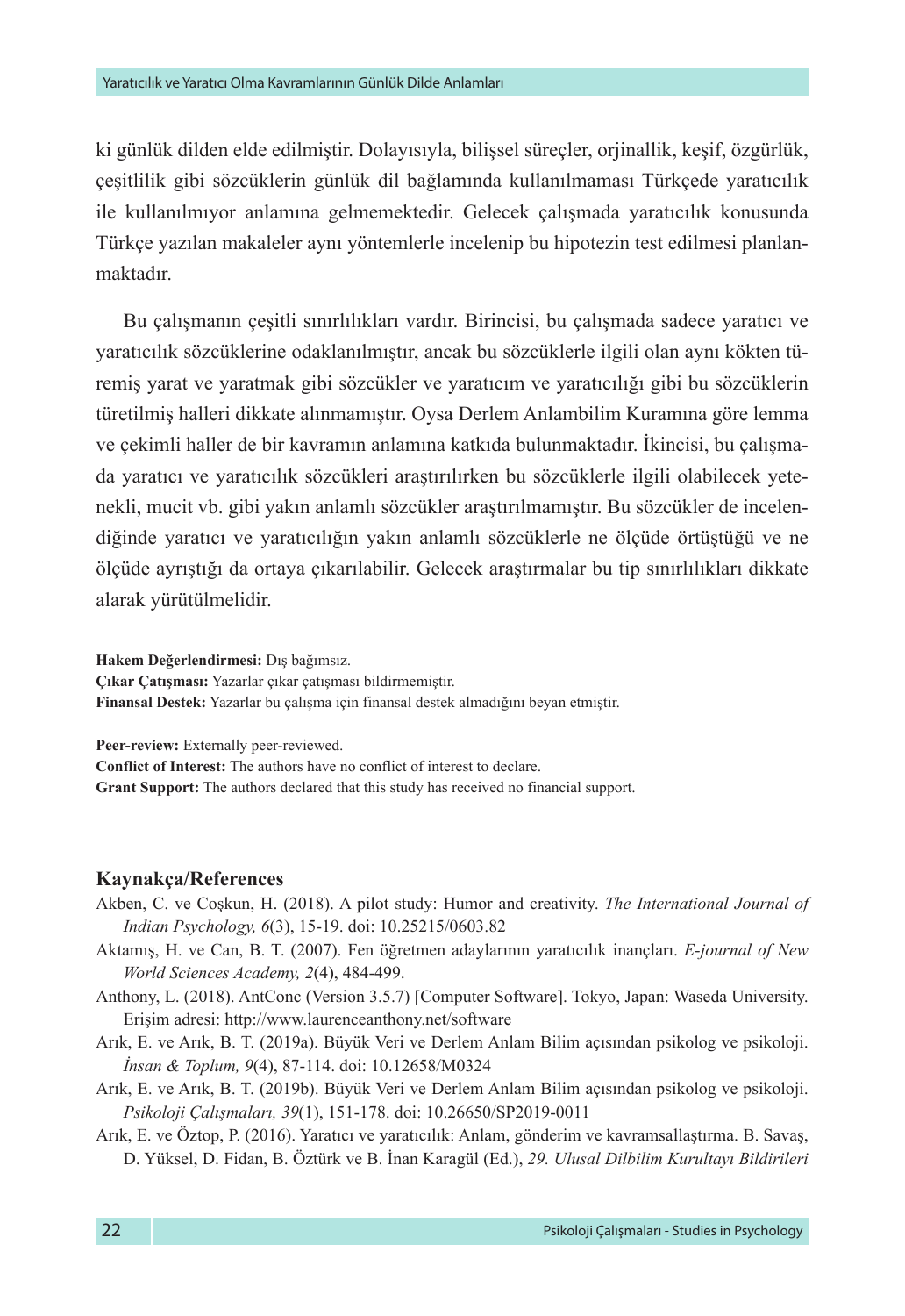içinde (s. 68-76). Kocaeli: Kocaeli Üniversitesi Vakfı Yayınları.

- Arık, E., Öztop, P. ve Ateşyakar, N. (2016, Eylül). *"Yaratıcı" kavramı*. 19. Ulusal Psikoloji Kongresinde sözel bildiri. 5-7 Eylül 2016, İzmir.
- Aslan, A. E. (2001). Kavram boyutunda yaratıcılık. *Türk Psikolojik Danışma ve Rehberlik Dergisi, 2*(16), 15-21.
- Aslan, A. E. ve Puccio, G. J. (2006). Developing and testing a Tukish version of Torrance's Tests of Creative Thinking: A study of adults. *Journal of Creative Behavior, 40*(3), 163-176. doi: [10.1002/](https://doi.org/10.1002/j.2162-6057.2006.tb01271.x) [j.2162-6057.2006.tb01271.x](https://doi.org/10.1002/j.2162-6057.2006.tb01271.x)
- Brezina, V., McEnery, T. ve Wattam, S. (2015). Collocations in context: A new perspective on collocation networks. *International Journal of Corpus Linguistics, 20*(2), 139-173. doi: 10.1075/ijcl.20.2.01bre
- British Psychological Society (2017). Ethics Guidelines for Internet-mediated Research. INF206/04.2017. Leicester: Author. Erişim adresi: https://www.bps.org.uk/news-and-policy/ethicsguidelines-internet-mediated-research-2017
- Chávez-Eakle, R. A. (2010). Creativity and personality. E. Villalba (Ed.), *Measuring Creativity* içinde (s. 245-255). Luxembourg: Publications Office of European Union.
- Cheung, M. W. L. ve Jak, S. (2016). Analyzing Big Data in psychology: A split/analyze/meta-analyze approach. *Frontiers in Psychology, 7*, 738. doi: 10.3389/fpsyg.2016.00738
- Corazza, G. E. (2016). Potential originality and effectiveness: The dynamic definition of creativity. *Creativity Research Journal, 28*(3), 258-267. doi: 10.1080/10400419.2016.1195627
- Coşkun, H. (2005). Cognitive stimulation with convergent and divergent thinking exercises in brainwriting: Incubation, sequence Priming, and group Context. *Small Group Research, 36*(4), 466- 498. doi: 10.1177/1046496405276475
- Cropley, A. J. (1999). Definitions of creativity. M. A. Runco ve S. R. Pritzker (Ed.), *Encyclopedia of creativity 1. Cilt* içinde (s. 511-525). San Diego, CA: Academic Press.
- Cropley, A. J. (2000). Defining and measuring creativity: Are creativity tests worth using? *Roeper Review, 23*(2), 72-79. doi: 10.1080/02783190009554069
- Dikici, A. (2011). Yaratıcılığın örtük kuramları: Yaratıcılık hakkında ne düşünüyorsunuz ölçeğinin Türk kültürüne uyarlanması. *E-journal of New World Sciences Academy, 6*(1), 589-604*.*
- Eichstaedt, J. C., Schwartz, H. A., Kern, M. L., Park, G., Jha, S., Agrawal, M., …, Seligman, M. E. P. (2015). Psychological language on Twitter predicts county-level heart disease mortality. *Psychological Science, 26*(2), 159-169. doi: 10.1177/0956797614557867
- Erdoğdu, M. Y. (2006). Yaratıcılık Değerlendirme Ölçeğinin Türk kültürüne uyarlanması. *İnönü Üniversitesi Eğitim Fakültesi Dergisi, 7*(12), 61-79.
- Foster, I., Ghani, R., Jarmin, R. S., Kreuter, F. ve Lane, J. (2017). *Big Data in social science: A practical guide to methods and tools.* New York, NY: CRC Press.
- Glynn, D. ve Robinson, J. A. (Ed.) (2014). *Corpus methods for semantics: Quantitative studies in polysemy and synonymy*. Amsterdam: John Benjamins.
- Goldstone, R. L., Kersten, A. ve Carvalho, P. (2017). Categorization and concepts. J. T. Wixted ve S. Thompson-Schill (Ed.), *The Stevens' handbook of experimental psychology and cognitive neuroscience 4. baskı, 3. cilt: Language and Thought* içinde (s. 275-318). New York: Wiley.
- Gönen, M., Çiçekler, C. Y., Akyüz, E., Arslan, A. Ç. ve Baydemir, G. (2011). 5 yaşındaki çocukların yaratıcılık düzeylerinin incelenmesi. *E-journal of New World Sciences Academy, 6*(1), 1185-1195.
- Gries, S. Th. (2010). Useful statistics for corpus linguistics. Aquilino Sánchez ve Moisés Almela (Ed.), *A mosaic of corpus linguistics: selected approaches* içinde (s. 269-291). Frankfurt am Main: Peter Lang.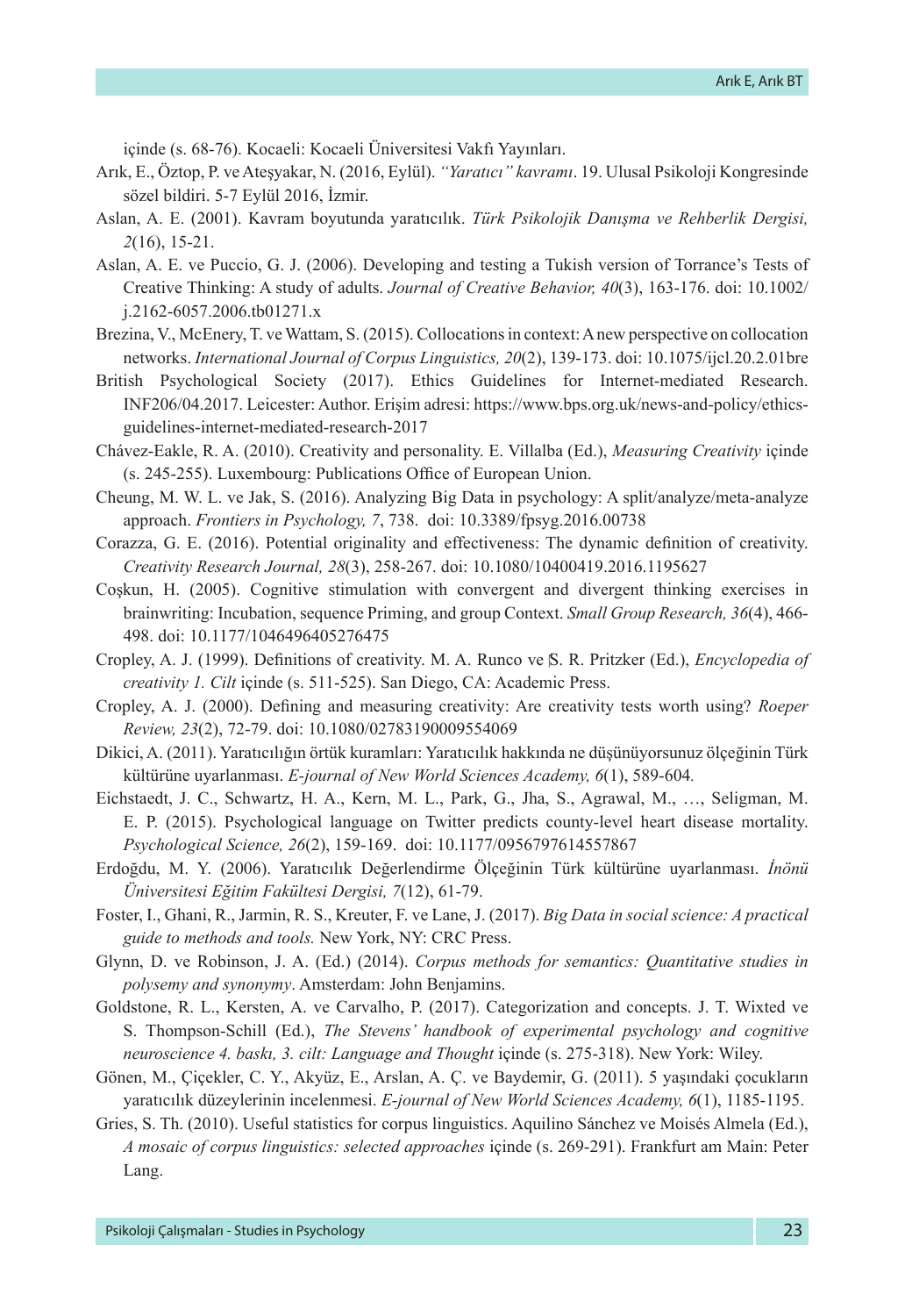- Gries, S. Th. (2013). 50-something years of work on collocations. *International Journal of Corpus Linguistics, 18*(1), 137-165. doi: 10.1075/ijcl.18.1.09gri
- Gries, S. Th. (2015). Quantitative designs and statistical techniques. D. Biber ve R. Reppen (Ed.), *The Cambridge Handbook of English Corpus Linguistics* içinde (s. 50-71). Cambridge: Cambridge University Press.
- Guilford, J. P. (1956). The structure of intellect. *Psychological Bulletin, 53*(4), 267-293. doi: [10.1037/](https://psycnet.apa.org/doi/10.1037/h0040755) [h0040755](https://psycnet.apa.org/doi/10.1037/h0040755)
- Guilford, J. P. (1975). Varieties of creative giftedness, their measurement and development. *Gifted Child Quarterly, 19,* 107-121. doi: 10.1177/001698627501900216
- Harris, R. A. (1993). *The Linguistics wars*. New York, NY: Oxford University Press.
- Howes, D. H. ve Solomon, R. L. (1951). Visual duration threshold as a function of word-probability. *Journal of Experimental Psychology, 41*(6), 401-410. doi: [10.1037/h0056020](https://psycnet.apa.org/doi/10.1037/h0056020)
- Jordanous, A. (2010). *Defining creativity: Finding keywords for creativity using corpus linguistics techniques.* Proceedings of the International Conference on Computational Creativity (ICCC-X), 278-287.
- Jordanous, A. ve Keller, B. (2016). Modelling creativity: Identifying key components through a corpusbased approach. *PLoS ONE, 11*(10), e0162959. doi:10.1371/journal.pone.0162959
- Karakelle, Ş. S. (1986). Diverjant düşünme ve şahsiyet. *Türk Psikoloji Dergisi, 6*, 25-27.
- Kerem, E. A., Kamaraj, I ve Yelland, N. (2001). An analysis of Turkish pre-school teachers' ideas about the concept of creativity and the activities that can foster creativity in young children. *Contemporary Issues in Early Childhood, 2*(2), 248-252. doi: 10.2304/ciec.2001.2.2.10
- Lyons, J. (1995*). Linguistic semantics: An introduction*. Cambridge University Press: New York.

Mayer, R. E. (1999). Fifty years of creativity research. Robert J. Sternberg (Ed.), *Handbook of creativity*  içinde (s. 449-460). New York, NY: Macmillan.

- Mullen, C. A. (2019). Dynamic creativity: Influential theory, public discourse, and generative possibility. R. A. Beghetto ve G. E. Corazza (Ed.), *Dynamic perspectives on creativity: New directions for theory, research, and practice in education* içinde (s. 137-164). Springer.
- Murty, D. (2018). *Twitter: Social communication in the twitter age*. Cambridge, UK: Polity Press.
- Niu, W. ve Sternberg, R. (2002). Contemporary studies on the concept of creativity: the East and the West. *Journal of Creative Behavior, 36*(4), 269-288. doi: 10.1002/j.2162-6057.2002.tb01069.x
- Oakes, M. (1998). *Statistics for corpus linguistics*. Edinburgh: Edinburgh University Press.
- Oral, G., Kaufman, J. C. ve Agars, M. D. (2007). Examining creativity in Turkey: Do Western findings apply. *High Ability Studies, 18*(2), 235-246. doi: 10.1080/13598130701709590
- Parkhurst, H. B. (1999). Confusion, lack of consensus, and the definition of creativity as a construct. *Journal of Creative Behavior, 33*(1), 1-21. doi: 10.1002/j.2162-6057.1999.tb01035.x
- Polat, M. ve Kontaş, H. (2018). Sınıf öğretmenlerinin yaratıcılık düzeylerinin incelenmesi*. Abant İzzet Baysal Üniversitesi Eğitim Fakültesi Dergisi, 18*(3), 1702-1721. doi: 10.17240/aibuefd.2018.18.39790-471181
- Rosch, E. (1978). Principles of categorization. E. Rosch ve B. B. Floyd (Ed.), *Cognition and categorization* içinde (s. 27-48). Hillsdale, NJ: Lawrence Erlbaum Assoc.
- Rosch, E. (1999). Reclaiming concepts. *The Journal of Consciousness Studies, 6*(11-12), 61-77.
- Rosch, E. ve Mervis, C. B. (1975). Family resemblances: Studies in the internal structure of categories. *Cognitive Psychology, 7*(4), 573-605. doi: 10.1016/0010-0285(75)90024-9
- Rudowicz, E. ve Yue, X. (2000). Concepts of creativity: Similarities and differences among Mainland, Hong Kong and Taiwanese Chinese. *Journal of Creative Behavior, 34*(3), 175-192. doi: 10.1002/ j.2162-6057.2000.tb01210.x